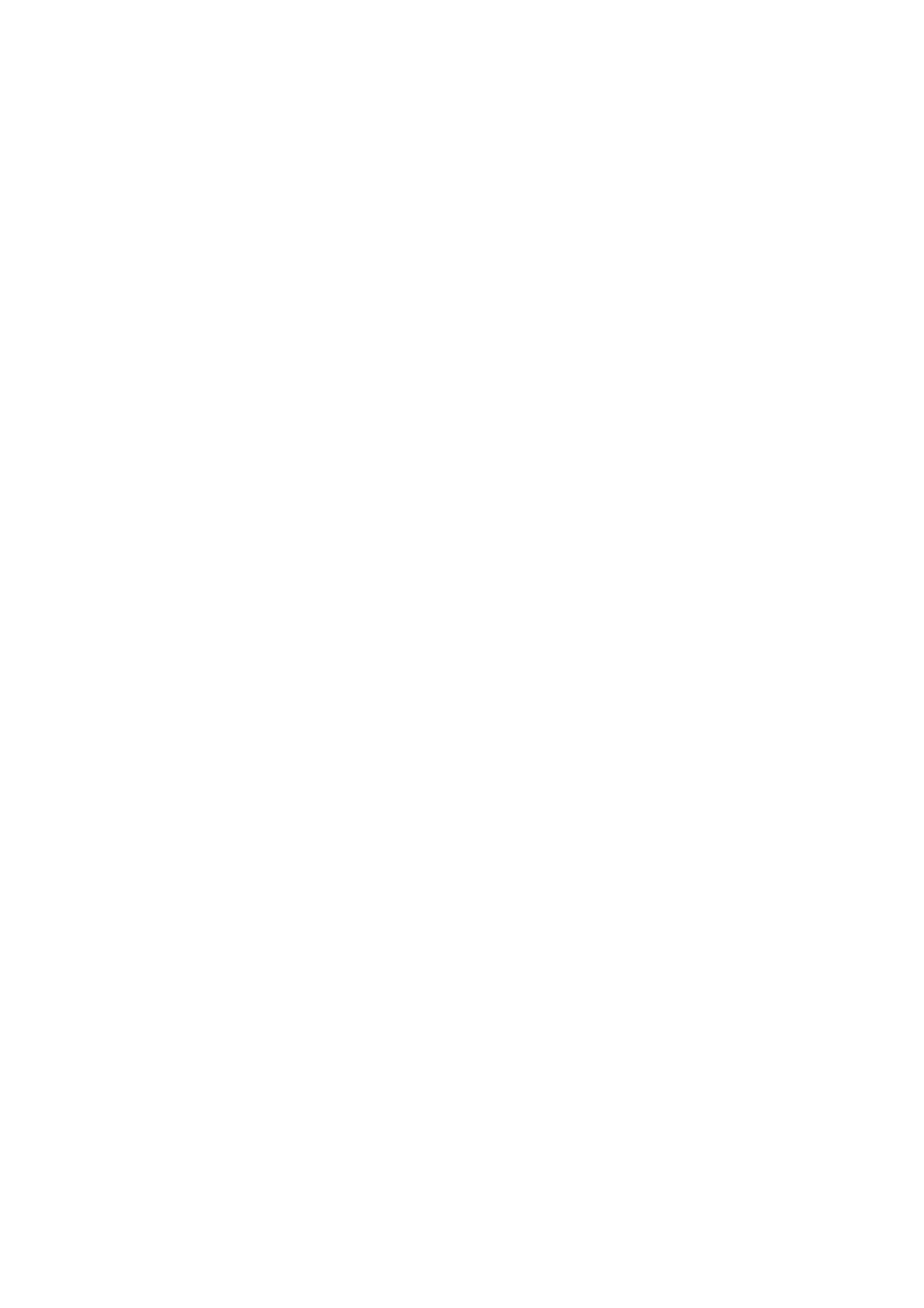

# Negotiation Theory and Practice

# A Review of the Literature

Tanva Alfredson, John Hopkins University, Baltimore, Maryland, USA

and

Azeta Cungu<sup>'</sup> Agricultural Policy Support Service, Policy Assistance and Resource Mobilization Division, FAO, Rome, Italy

#### for the

#### Food and Agriculture Organization of the United Nations, FAO



FAO Policy Learning Programme aims at strengthening the capacity of high level policy makers in member countries in the field of policies and strategies for agricultural and rural development by providing cutting-edge knowledge and facilitating knowledge exchange, and by reviewing practical mechanisms to implement policy changes.

#### About EASYPol

EASYPol is a an on-line, interactive multilingual repository of downloadable resource materials for capacity development in policy making for food, agriculture and rural development. The EASYPol home page is available at: **www.fao.org/easypol.** 

EASYPol has been developed and is maintained by the Agricultural Policy Support Service, Policy Assistance and Resource Mobilization Division, FAO.

The designations employed and the presentation of the material in this information product do not imply the expression of any opinion whatsoever on the part of the Food and Agriculture Organization of the United Nations concerning the legal status of any country, territory, city or area or of its authorities, or concerning the delimitation of its frontiers or boundaries.

© FAO January 2008: All rights reserved. Reproduction and dissemination of material contained on FAO's Web site for educational or other non-commercial purposes are authorized without any prior written permission from the copyright holders provided the source is fully acknowledged. Reproduction of material for resale or other commercial purposes is prohibited without the written permission of the copyright holders. Applications for such permission should be addressed to: **copyright@fao.org**.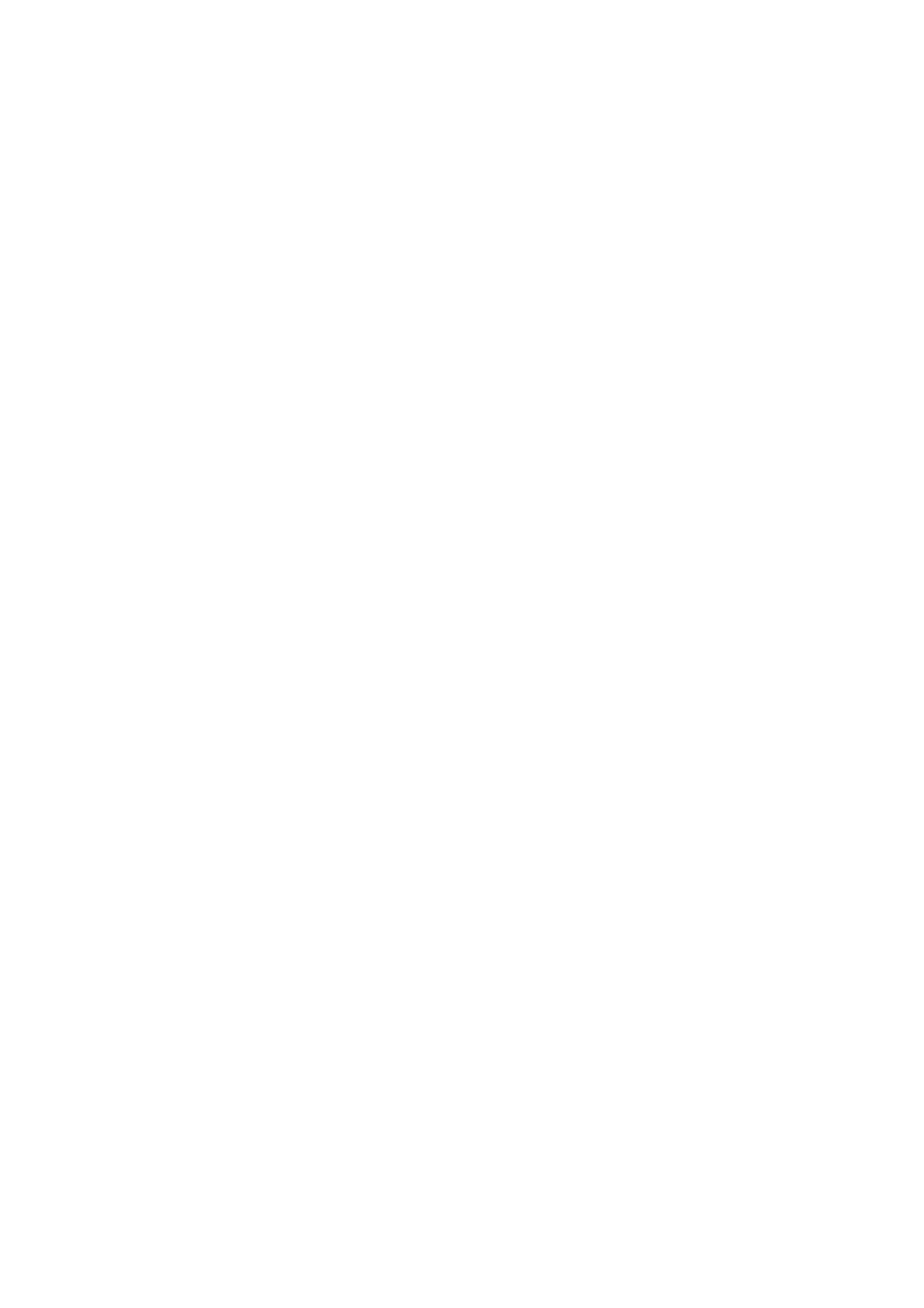# **Table of contents**

| 1.                                                                                |  |  |  |
|-----------------------------------------------------------------------------------|--|--|--|
| 2.                                                                                |  |  |  |
| 3.                                                                                |  |  |  |
|                                                                                   |  |  |  |
|                                                                                   |  |  |  |
| Practical Steps to Integrative Bargaining: The Seven Elements of Principled<br>4. |  |  |  |
|                                                                                   |  |  |  |
|                                                                                   |  |  |  |
|                                                                                   |  |  |  |
|                                                                                   |  |  |  |
|                                                                                   |  |  |  |
|                                                                                   |  |  |  |
|                                                                                   |  |  |  |
| 5.                                                                                |  |  |  |
| 6.                                                                                |  |  |  |
|                                                                                   |  |  |  |
| 7.                                                                                |  |  |  |
|                                                                                   |  |  |  |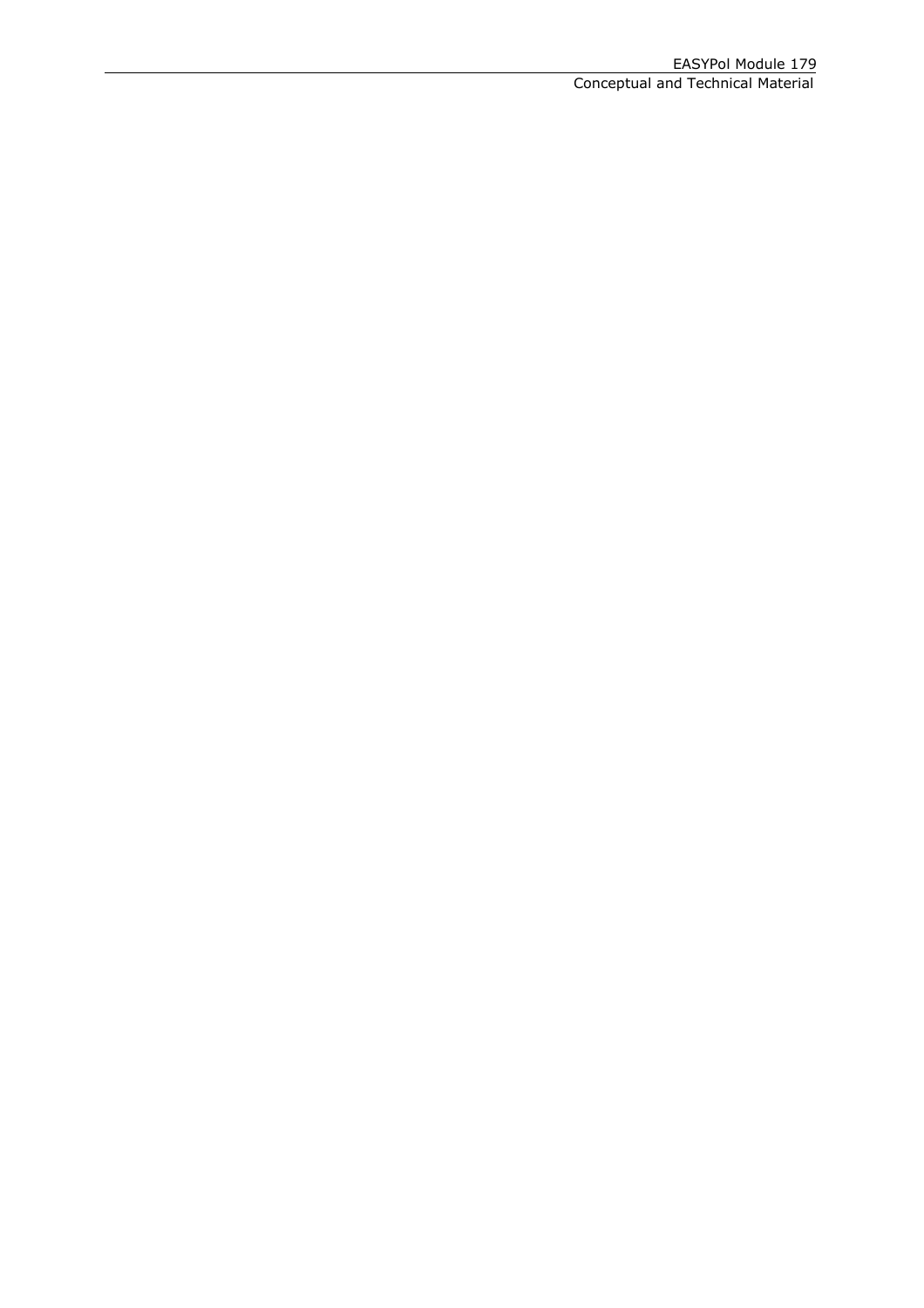1

"major public policies are the outcome of a complex round of negotiation between interests, choices between values and competition between resources… there are no single 'best' options for any player in this game, for the 'best' outcome depends on what others do and what deals are possible."

 $(Davis et al., 1993)$ 

# 1. INTRODUCTION

"Pure" conflict defined as the existence of competing interests between parties in absence of interests that are shared, is an anomaly in international relations where the defining feature of the relationship between states is mutual dependence. Such was the observation of Thomas Schelling, noted international economist, during the height of the Cold War. In the decades that have since transpired, globalizing developments in technology, communications, finance and trade have given rise to a world in which citizens, organizations and governments engage in millions of trans-national interactions on a daily basis. In the modern age, the need for developing mechanisms and skills to manage daily exchanges has grown, as has the necessity for smoothly navigating through the impasses that arise when the satisfaction of one nation's interests, values or goals depend on the actions or intentions of another. At the national level, policies must address, and if possible, resolve tensions between the often divergent interests of an array of stakeholders. In the agricultural sphere these may include producers, consumers, business owners, laborers and environmental interest groups as well as both local and national governments. Governments must grapple with competing concerns related to environmental degradation, cultural preservation, or matters of economic interest, while also upholding national commitments related to international law and commerce.

It is unsurprising then, that in the decades since World War II and increasingly following the Cold War, a field devoted to negotiation theory has emerged. Thanks to contributions from scholars and practitioners across disciplines as varied as economics, law, international relations, psychology, mathematics and conflict management, a literature on negotiation now exists to help practitioners make better sense of the dynamics of negotiation.

The FAO helps developing and transitioning countries to develop and modernize agriculture, forestry and fisheries practices and to ensure good nutrition for people of all nationalities. In support of these aims, the FAO also acts as a neutral forum where nations meet as equals to negotiate agreements and debate policy.

This paper was prepared in the framework of a capacity building programme that FAO organized to address major strategic issues and policy challenges for agriculture and rural development, in developing countries. The programme aimed at enhancing the capacity of senior officials by providing cutting-edge knowledge, facilitating exchange, and reviewing practical mechanisms to implement policy changes in a context where policy space is increasingly limited by regional and international agreements and treaties. Owing to the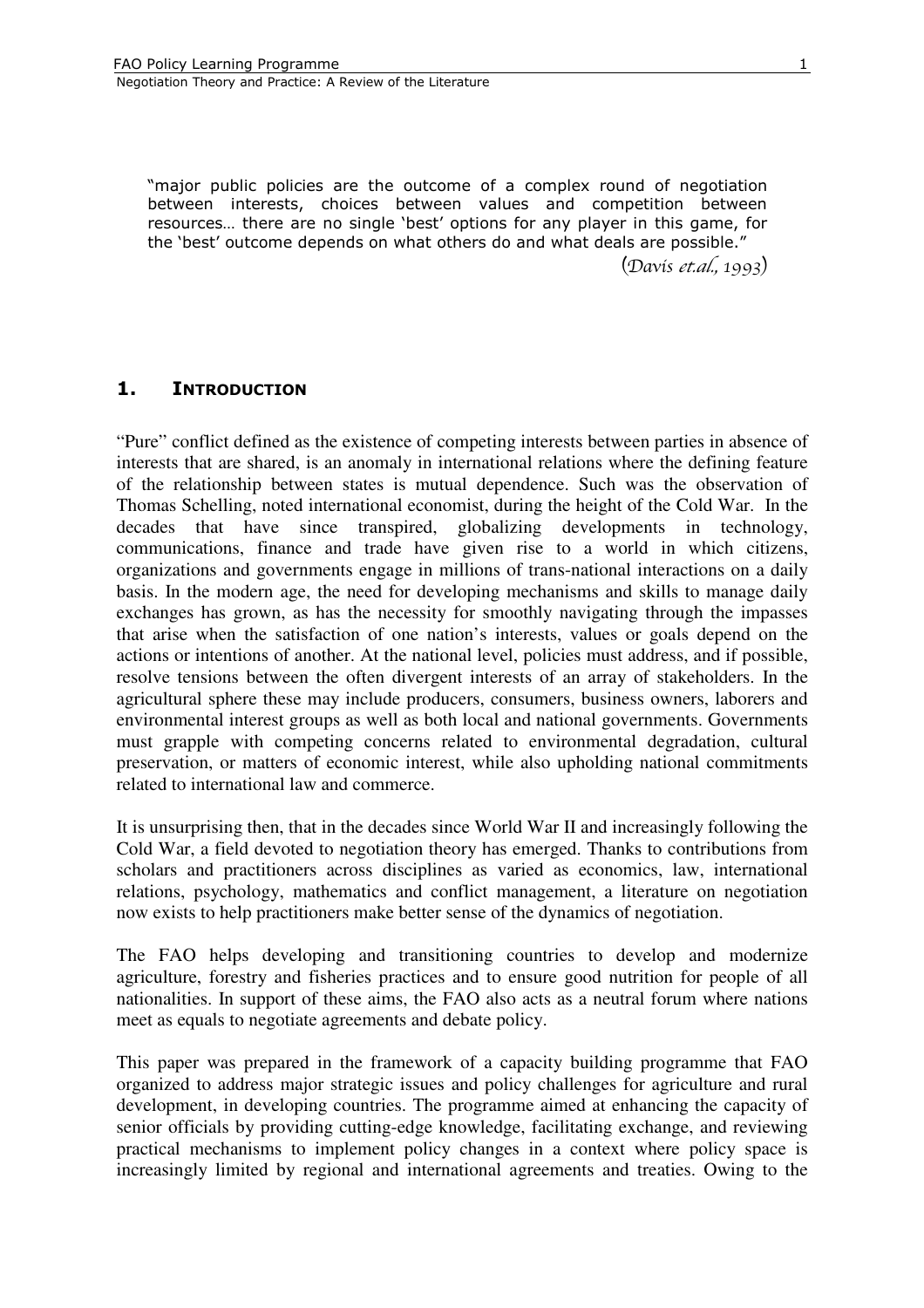increasingly important role that negotiation plays in policy-making processes, policy experts are becoming more and more aware of the need for mainstreaming negotiation into the policy cycle. To address a demand to enhance participants' knowledge of negotiation and related skills, the programme contains a component which instructs on the practice of negotiation through a combination of theory and practical application.

This paper is intended as an easy-to-read reference material on negotiation. It presents an overview of the defining theoretical perspectives, concepts and methods that are central to the theory and practice of negotiation.

The paper is structured in the following manner. Section two discusses the relevance of negotiation to policy-making processes. Section three discusses the foundations of negotiation theory, introduces basic definitions and concepts, and provides an overview of some of the main schools of thought contributing to the existing negotiation literature. Section four provides an overview of the essential elements of principled negotiations, and section 5 concludes.

Readers can follow links included in the text to other EASYPol modules or references<sup>1</sup>. See also the list of EASYPol links included at the end of this module<sup>2</sup>.

# 2. NEGOTIATION AND POLICY-MAKING PROCESSES

In an increasingly globalised world, policy-making is a matter of national and regional as well as international significance. For instance, it has been argued that policy formation related to international trade agreements should take into account broader issues of public welfare, natural resource management and local subsistence economies in order not to jeopardize the development and poverty reduction prospects of developing nations and avoid an increase in domestic conflicts (Hall, 2006; Ramirez, 1999). Negotiation is a central component of national policy-making processes from setting agendas, to determining what issues are to be addressed by policy makers, exploring options, finding solutions and securing needed support from relevant parties in order to ensure that planned policies are sustainable.

Negotiations are a vehicle of communication and stakeholder management. As such, they can play a vital role in assisting policy-makers to obtain a better grasp of the complex issues, factors and human dynamics behind important policy issues. Growing linkages, interdependencies and the rapid pace of change in spheres affecting important agri-food issues including economics, trade, governance and regional and international relations, have created a greater need for skillful negotiators among agriculture policy-makers and experts.

 $\overline{a}$ 

<sup>&</sup>lt;sup>1</sup> EASYPol hyperlinks are shown in blue, as follows:

a) training paths are shown in **underlined bold font** 

b) other EASYPol modules or complementary EASYPol materials are in **bold underlined italics**;

c) links to the glossary are in bold; and

d) external links are in *italics*.

<sup>&</sup>lt;sup>2</sup> This module is part of the EASYPol Training Path: **Policy Learning Programme, Module 4: Policy and** Strategy Formulation, Session 5: Rice Trek – Simulation game.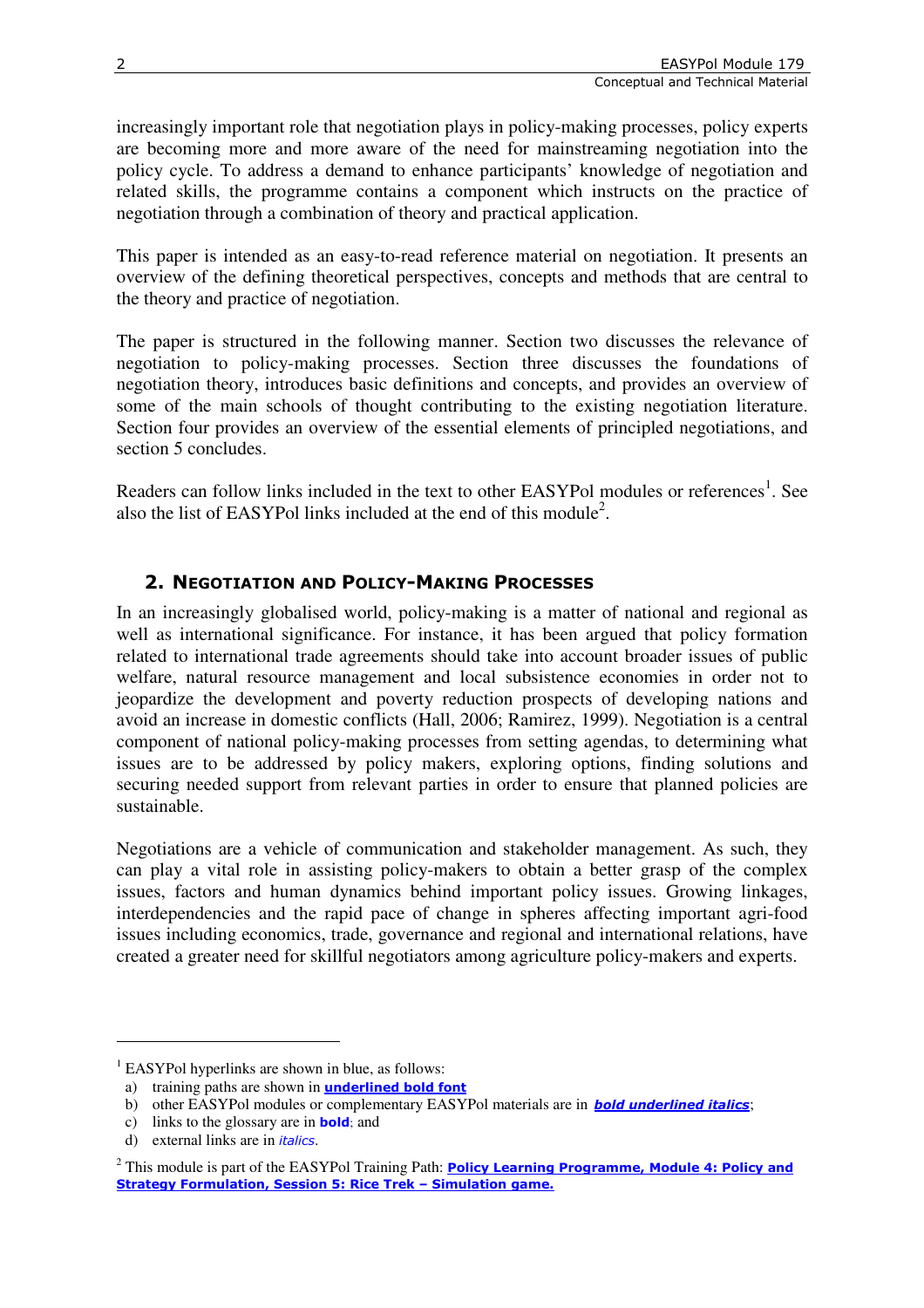Agriculture policy and related issues frequently demand intricate negotiations at the level of both national and international frameworks. Classic examples include the process surrounding the creation and subsequent reforms to the European Union's Common Agriculture Policy (CAP) as well as efforts to reduce distortions in world markets caused by agricultural protectionism and unfair trade practices of many countries that played out during multiple rounds of international trade negotiations under the GATT and WTO (Box 1).

#### Box 1: The CAP: An example of supranational policy-making through negotiations

The CAP was a response to the crippled agricultural sector and pervasive experience with food scarcity throughout Western Europe following the end of World War Two. Designed to meet a series of objectives set down by member states in the 1957 Treaty of Rome, its aims were to guarantee an available and affordable food supply in Western Europe, boost agricultural productivity and ensure a fair standard of living for the European agricultural community.

In the Treaty of Rome Europe endorsed the idea of a common market and a common agricultural policy. To realize these goals however, the six founding members were faced with the challenge of reconciling various diverging interests and of overcoming disagreement as to how their collective aims should be achieved. The CAP came into force five years later following negotiations between the two main powers of France and Germany. In a deal signed between Charles de Gaulle and Konrad Adenauer in 1962 France accepted a free market and a customs union that allowed German industry access to its internal markets while Germany fed subsidies to French farmers through Brussels. This marked the beginning of the complex CAP that we all know, today.

The CAP, revived and invigorated European agriculture but created a swath of highly protectionist policies in order to do so. A battery of border as well as domestic support measures were put in place, including production subsidies, quotas and variable levies on imported commodities, in order to provide guaranteed prices and protection for local producers. With time, such policies proved increasingly inefficient, trade distortive and costly to sustain. By the 1980's, the EU was store-housing vast quantities of agricultural surpluses and sustaining massive export-subsidy bills in an effort to dispose of surpluses on a large scale. At its pinnacle, CAP expenditures accounted for as much as two-thirds of EU's budget while disproportionately benefiting mainly the larger and richer farmers. Under these circumstances, the CAP drew more and more criticism from international partners for creating market distortions and posing unfair competition to producers in countries outside the block. In addition, national constituencies grew increasingly unwilling to pay the high price for continuing support to farmers.

A movement calling for CAP reform found support among many European consumers and environmental groups but drew fierce resistance from Europe's agricultural- and food-related industries. Agriculture accounts for less than five percent of the EU workforce. But owing to a well organized and politically powerful farm lobby, the sector managed to keep CAP reform out of EU's domestic policy agenda, for many years.

The first serious reform of the CAP was the MacSharry reform, in 1992. Under the new measures, some of the support to farmers was provided as income support in the form of direct payments, rather than as support to prices. The MacSharry reform paved the way for the EU to support the conclusion of the Uruguay Round of International Trade Negotiations (UR) under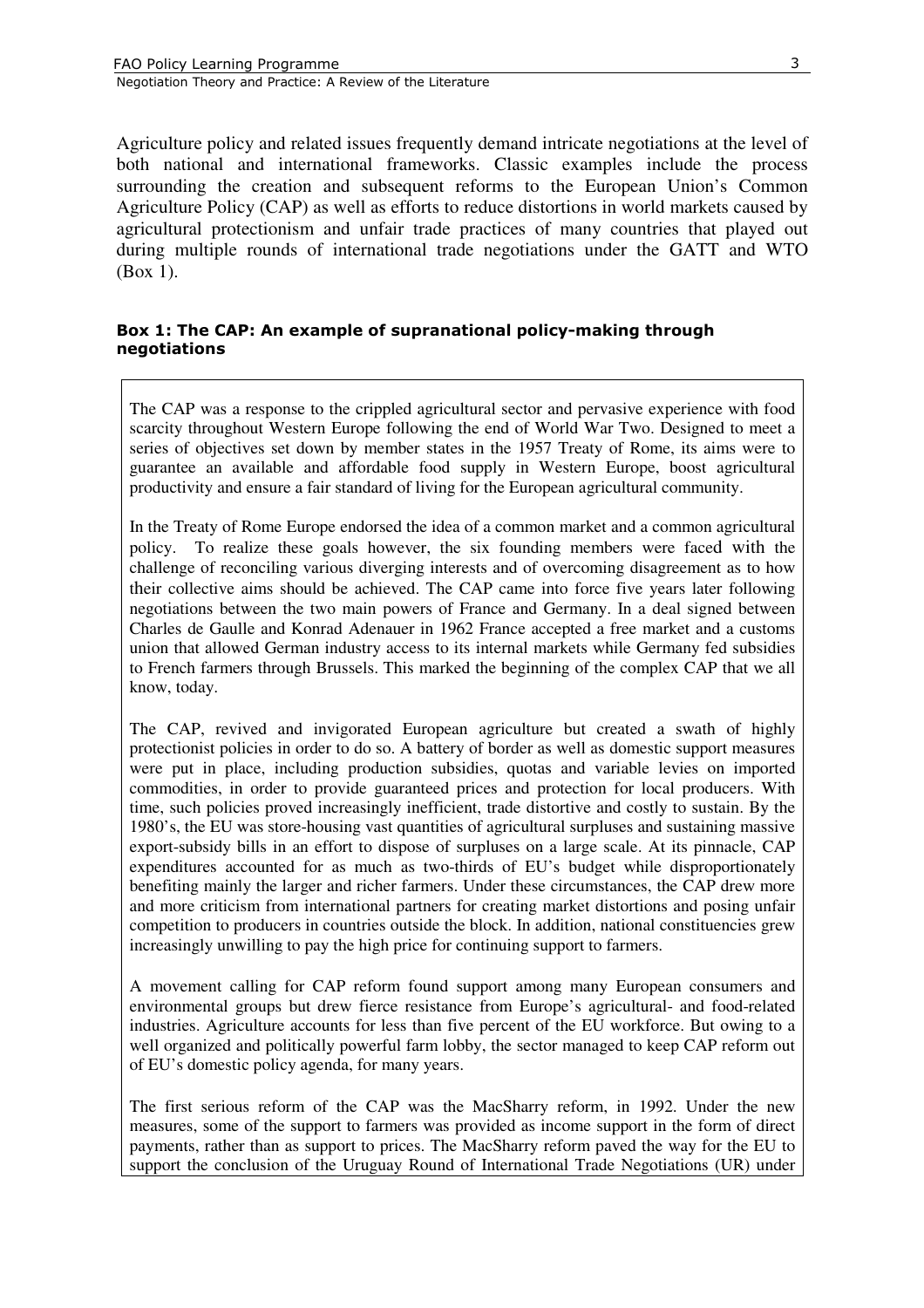GATT, in 1994. The agreement signed in the UR required countries to state commitments and set milestones for the gradual phasing out of border controls and reduction in their domestic support measures and export subsidies. The UR agreement marked the beginning of a process of pursuing liberalisation of international trade in agriculture commodities through multilateral negotiations. The agreement was also a result of lengthy and complex negotiations between the various national stakeholders. It was the latter that shaped the mandates of country negotiators at WTO, the process and ultimately the content of the agreement.

In the years to follow, European protectionism and fierce international opposition to the CAP brought the Doha round of talks under the World Trade Organization to a deadlock. Again, an intense period of public debate, domestic and inter-member negotiations ensued. During this period, France, the CAP's primary beneficiary, led a coalition of member states who lobbied to keep production-linked subsides in place and even won support for its position from Germany, the primary financial contributor to the costly CAP. In 2003 after a decade of debate and a year of hard negotiations, diplomatic maneuvering, public protests and lobbying efforts, the European Council reached a unanimous agreement for a major reform of the CAP.

The 2003 CAP reform is yet another example of supranational policy-making through negotiations. Skillful negotiation on behalf of a French-led coalition of member states succeeded in keeping production-linked subsidies in place for most farm sectors, and maintained preexisting levels of farm spending. Yet the negotiated final reform also ensured that the vast majority of direct payments to farmers would come in the form of "decoupled" aid, thereby removing incentives for overproduction, and encouraging farmers to produce in response to market forces rather than subsidies. The reforms also addressed other negotiated interests by curbing the practice of dumping oversupply on to the world market and redirecting support payments towards environmental and rural development projects.

In summary, negotiation processes are critical for policy-making in democratic societies, a factor with the potential to shape policy outcomes and to influence which policies are implemented and how. This has gained increasing recognition, in recent decades. For instance, in the United States, a series of legislative initiatives and executive orders, including the Negotiated Rulemaking Act of 1990, direct agencies to identify rules and procedures for negotiated "rule-making".

However the role of negotiation within the policy cycle is often only implicitly recognized. Realistically, one could conceptualize a model that recognizes the importance of negotiation theory and skills across the core phases - **agenda setting, policy analysis, formulation, implementation,** and **evaluation** - of the policy cycle. Clearly, however, negotiation weighs more prominently in consultations when policy agendas, options and instruments are being discussed and formulated.

Negotiations begin to take shape in the *agenda setting* phase in as far as the choice of items placed on the table can set the tone and framework for the outcomes that are reached. Setting the agenda can help to either inform or restrict policy-makers thinking about a given area in accordance with the issues recognized as pertinent for discussion and parties selected for providing input and so on. Stakeholders often view agenda-setting as vital to the essence of the policy-making process. Stakes can even be so high as to induce parties break-off discussions over disagreements related to agenda setting alone. At this stage, skilled negotiators can make a difference in shaping the process and overcoming any communication hurdles that might stand in the way of an agreement.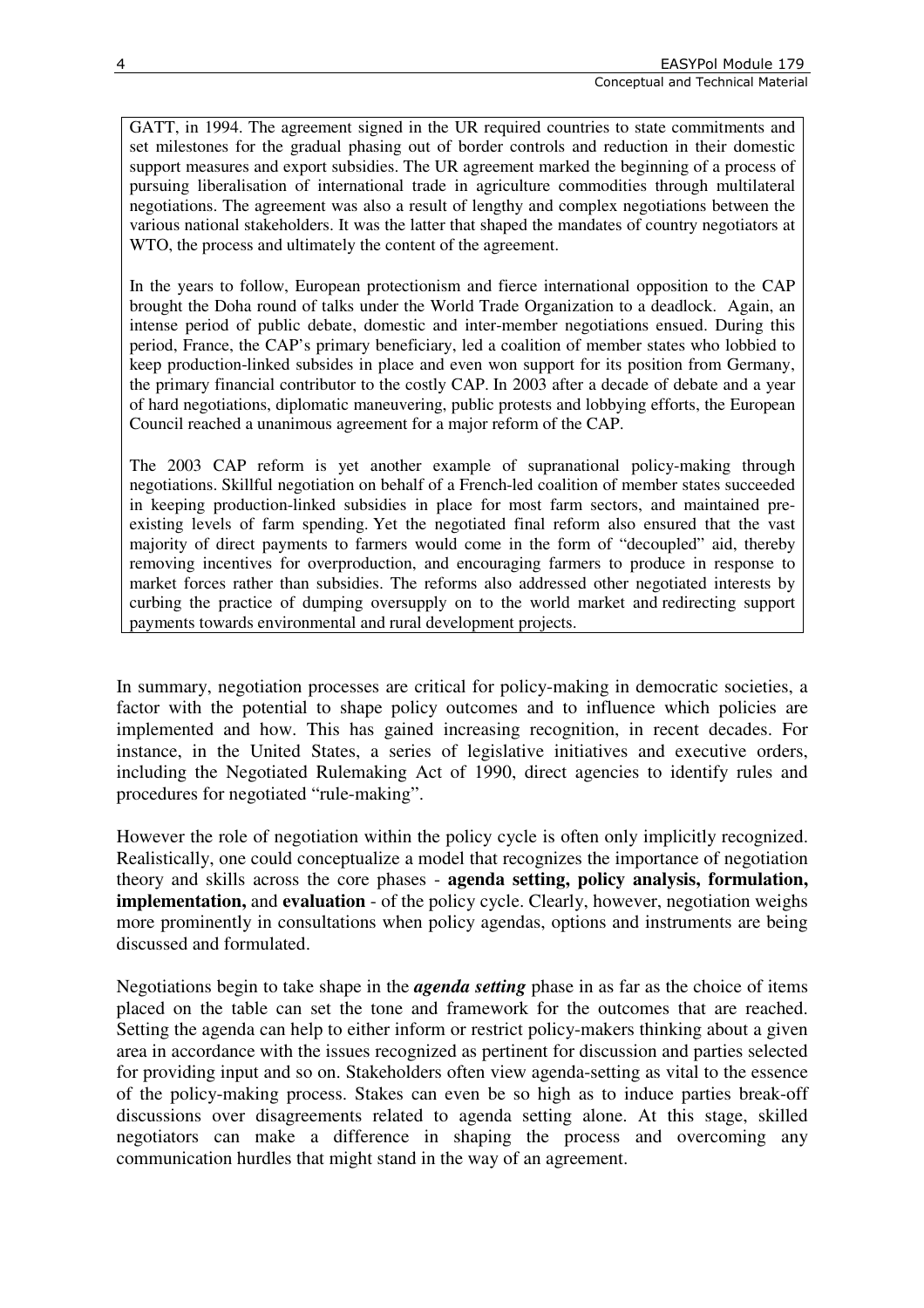$\overline{a}$ 

Negotiation Theory and Practice: A Review of the Literature

In the *analysis phase,* policy makers must navigate through a complex array of issue areas where actors often comprise an increasingly diverse mix of influential parties. In light of these features, the formulation phase can sometimes approximate what Charles Lindblom has called "the science of muddling through" (Lindblom, 1958). This is a process explained by interactions that take place between decision makers, affected bureaucracies, political parties, interest groups and "deeper forces" - such as the business ethos, the dynamics of inequality, or limitations in analytical capabilities. These deeper forces structure and distort the policy process away from rational decision-making (Parsons, 1995). It is at the nexus of these two diverging frameworks, i.e., rational decision-making or contest of interests, that skillful negotiation can be vital. Negotiation strategies such as perspective taking, brainstorming or focusing on interests, as opposed to positions, can be effective in helping policy makers find more efficient and integrative policy solutions.

During *policy formulation*, integrative negotiations<sup>3</sup> can serve a function similar to that of "stakeholder analysis", by helping to:

- discover existing patterns of interaction through empirical observation;
- improve interventions by providing analytical underpinnings to what are otherwise intuitive actions;
- provide a tool to predict and resolve conflict (Hall, 2006).

During policy formation, effective negotiators will identify and draw together parties essential to an issue area, create a forum for sharing information, uncovering interests, and defining policy options. Once policy options have been identified negotiation again plays an important role as stakeholders and policy makers go about the business of selecting between available options and debating the merits of competing solutions. At this stage, negotiation theory teaches that searching for a *formula* to address the concerns central to the problem can help policy makers to organize their policy options into a coherent selection base from which to negotiate. A winning formula is one that directs policy makers and stakeholders to consider the key components of the problem at hand and focuses attention on principles, standards or frameworks upon which the majority of central players are most likely to agree.

Because *implementation* authority is frequently dispersed in modern systems of governance (think of the role of member states with respect to a regional decision-making authority such as the EU, or the reliance of a central governing authority on municipal arms of government for implementation of domestic policies), policy makers who invoke lessons from integrative negotiation processes are more apt to produce a product that is legitimately perceived, and therefore implemented by the necessary parties.

Some recent evidence indicates that elements of negotiation may even be helpful for informing the *evaluation* stage of the policy cycle. For example, Campbell and Mark (2006) found that factors known to facilitate integrative negotiation, including awareness of accountability to constituencies and the structure imposed on the process of dialogue, may

 $3$  A type of negotiation that often involves a process that is designed to help integrate the needs and goals of all the involved parties through creative and collaborative problem solving. Integrative negotiations are described in detail in section 4 of this paper.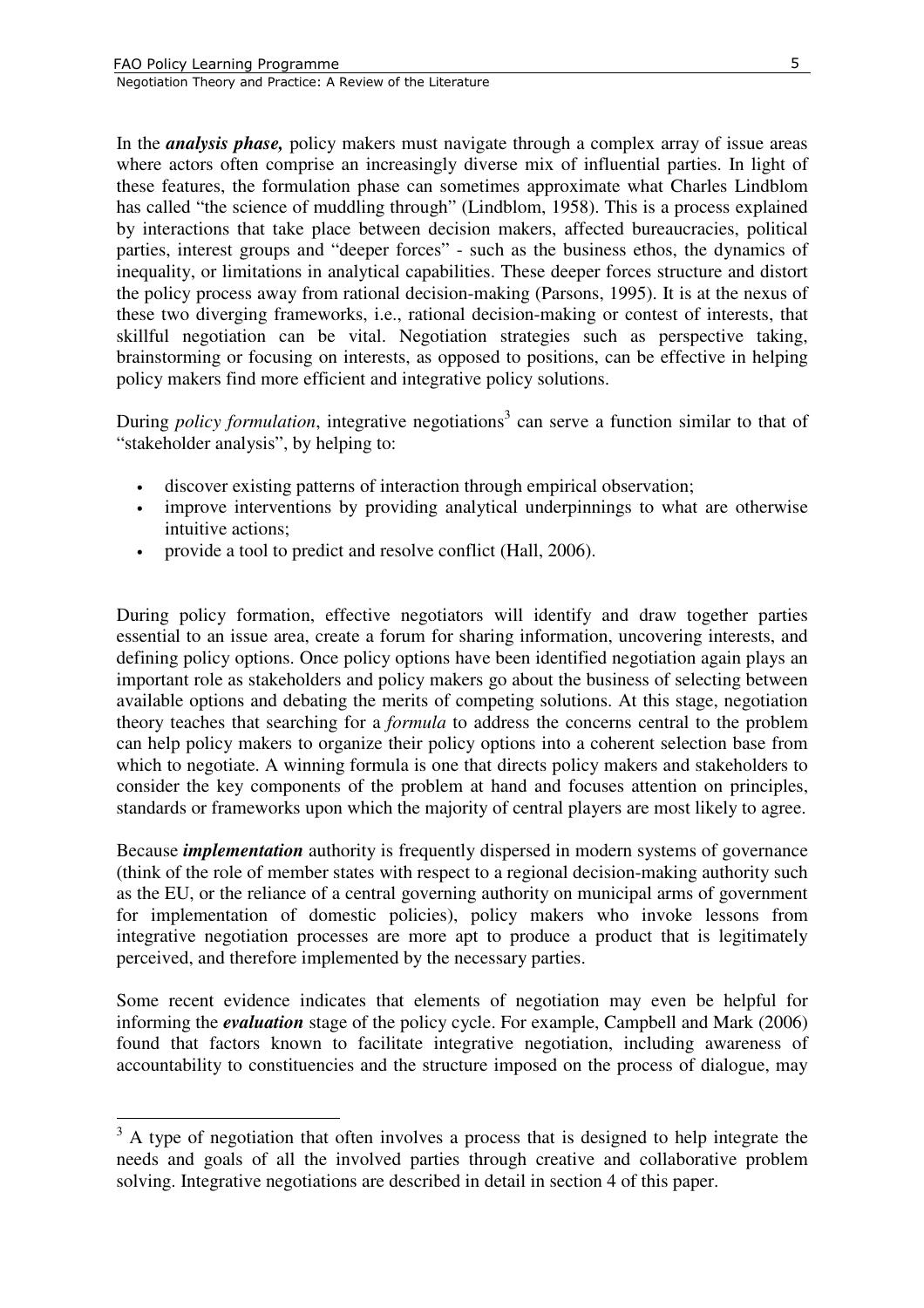be effective in facilitating better stakeholder dialogue around programme and policy evaluation*.*

# 3. NEGOTIATION THEORY: FOUNDATIONS AND APPROACHES

Negotiation theories may be prescriptive, descriptive, or normative in nature. Additionally, theorists and practitioners from various disciplines have developed and utilized a variety of approaches or levels of analysis to improve their understanding of particular aspects of negotiations. The resulting theories are diverse, and frequently highlight features that reflect salient concerns from the perspective of the disciplines from which they came. It is unsurprising then, that formal definitions of negotiation reflect the variety characteristic of the functional, conceptual, and disciplinary origins of the theories developed to explain it.

Noted statesman and negotiator Henry Kissinger defined negotiation as, "a process of combining conflicting positions into a common position, under a decision rule of unanimity" (Kissinger, 1969). Elsewhere, theorists have portrayed negotiations as events of diplomatic artistry, mechanical reflections of relative power, weighted interactions between personality types or rational decision-making processes. While formal definitions of negotiation vary, theorists do accept certain basic tenets. Foremost among them is the assumption that parties who negotiate agree in at least one fundamental respect; they share a belief that their respective purposes will be better served by entering into negotiation with the other party. Implicitly then, negotiating parties have come to the conclusion, at least for a moment, that they may be able to satisfy their individual goals or concerns more favourably by coming to an agreed upon solution with the other side, than by attempting to meet their goals or concerns unilaterally. It is this mutual perception that leads to the onset of negotiations and betrays the dependence that exists (to whatever degree) between negotiating parties. This common interest in a shared agreement is the starting point for the "common interest and mutual dependence that can exist between participants in a conflict with which, Schelling writes, "negotiation is concerned" (Schelling,  $1960$ <sup>3</sup>.

# 3.1. Basic concepts of negotiation

# **Strategies and Tactics**

 $\overline{a}$ 

Before turning to our discussion of the various approaches to negotiation reflected in the existing literature, it is helpful to say a word here about strategies and tactics and how they fit into the various schools. A *strategy* is "a careful plan or method, especially for achieving an end." Whereas the use of *Tactics* refers to "the skill of using available means" to reach that end<sup>5</sup>. Structural, strategic and process oriented approaches to negotiation tend to share a

<sup>&</sup>lt;sup>4</sup> This pertains to negotiations generally. However, it should be noted that in some instances an insincere participant may enter into a negotiation not to reach an agreement but in order to satisfy some other motive such as buying time (stalling) or perhaps to gain some political advantage by virtue of being seen to enter into the process of negotiating (regardless of the participant's actual commitment to seeing the negotiations succeed). Even in such cases, however, deals may sometimes be made as a consequence of the dynamics that negotiations introduce.

<sup>5</sup> *The Merriam-Webster Dictionary, 1*994. Merriam-Webster, Incorporated.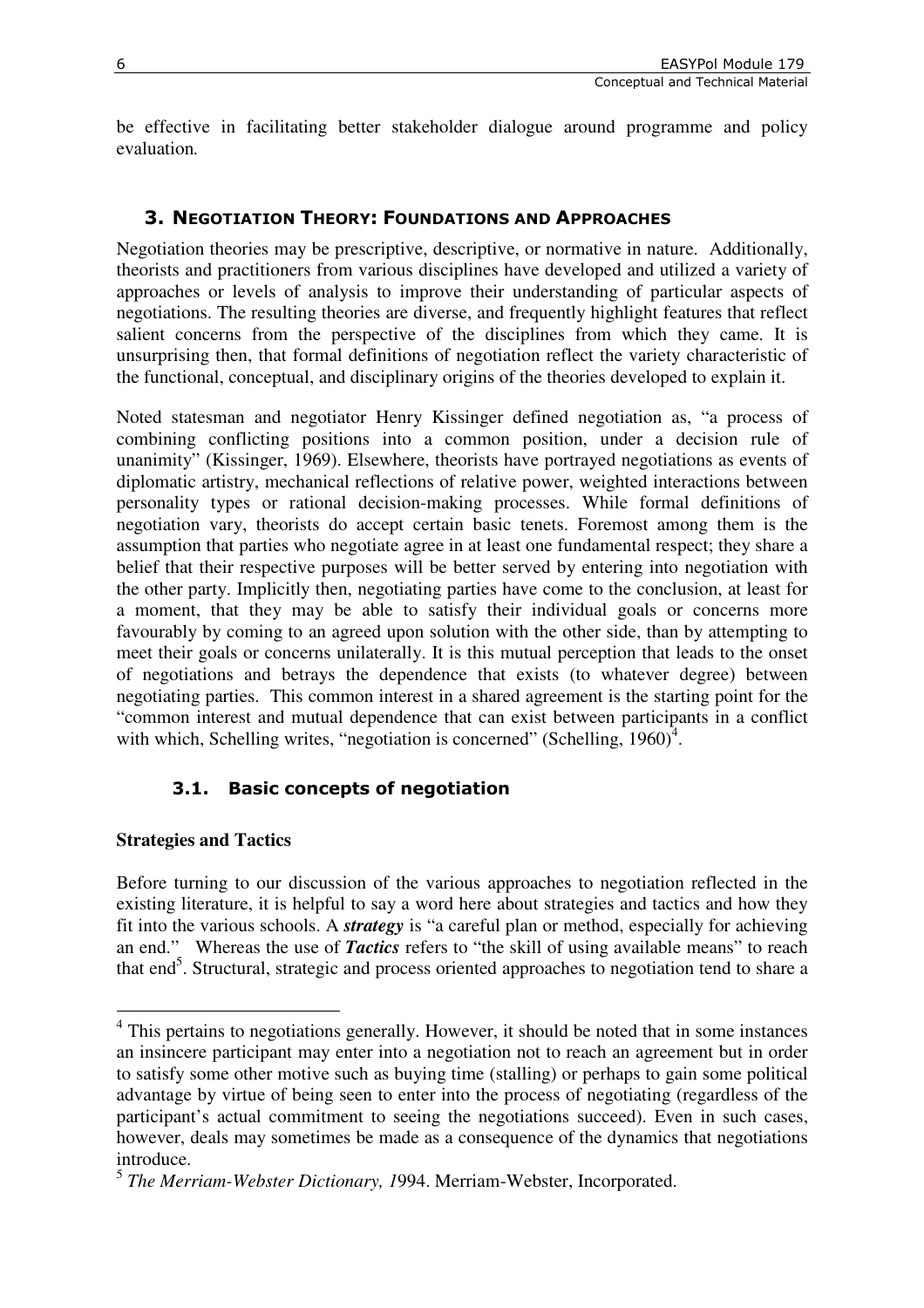distributive understanding of negotiations<sup>6</sup>. These approaches involve the presupposition that negotiations are *zero-sum* transactions. In other words, negotiators look at negotiations as contests over a limited or fixed amount of some mutually desired benefit such that one person's gain is another person's loss. The totality of available benefits is often represented metaphorically as a 'pie'. Because negotiators battle over a *fixed* amount of some good or benefit, negotiators hope to 'win' a portion or 'slice' of the pie at the expense of a corresponding loss (of pie) by the other (see Figure 1a). This approach is in contrast to approaches that seek to use negotiations as a way to *enlarge the pie*, or in other words, to multiply gains in order to make both parties better off (Figure 1b).

As a result, these approaches tend to invoke strategies that are *distributive* or *predatorial* in nature. *Distributive Strategies*, also known as "zero-sum", competitive, or "win-lose" strategies are based on this competitive view of negotiations. They are designed to secure the biggest slice possible of the proverbial pie for one side (also called "claiming value"), while leaving the other side with the smallest helping possible.

#### Figure 1a: Fixed Pie Figure 1b: Expanding the pie





The tactics used in distributive bargaining are therefore intended to help those who use them to claim value for themselves while defending against the efforts of an opponent to do the same. Because competitive strategies produce win-lose outcomes, many (particularly those who ascribe to the integrative school) view such strategies as destructive. Examples of tactics used in distributive bargaining are provided in Box 2 below.

#### Box 2. Tactics characteristic of distributive bargaining:

Coercion: using force, or the threat of force to wrestle concessions from an opponent.

**Opening strong:** starting out with a position that is higher than what you realistically estimate you can achieve.

Salami tactics: prolonging a negotiation to a painstakingly slow pace, only giving a very small concession to the other side when it can no longer be avoided in order to placate the other side for a little while longer.

(Saner, 2000)

 $\overline{a}$ 

<sup>&</sup>lt;sup>6</sup> These approaches will be discussed in greater detail later on in this paper.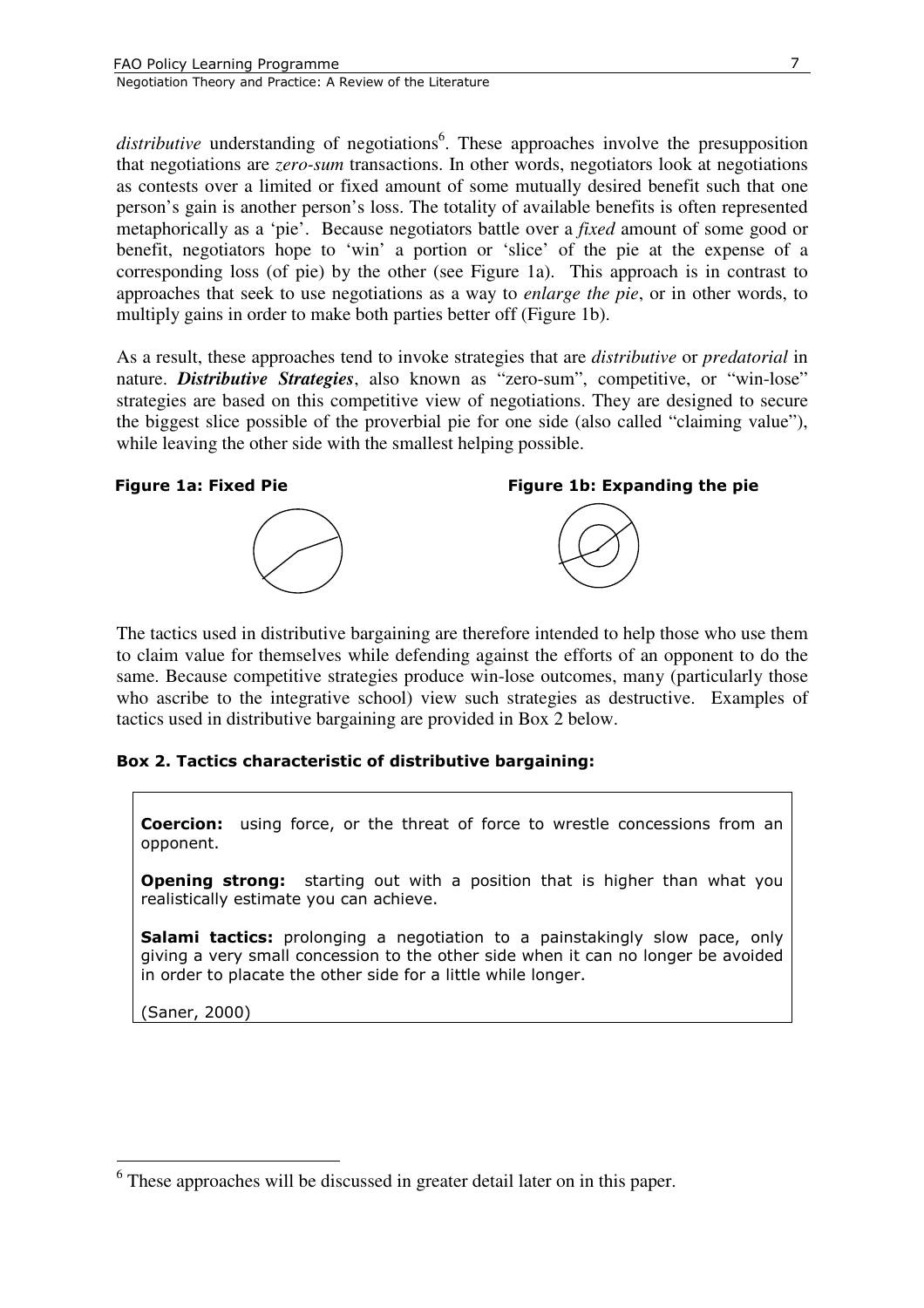# **Reservation point, bottom lines and ZOPAs**

What makes a negotiated solution possible? To answer this question, we turn briefly to several key concepts used in both distributive and integrative approaches to negotiations. In any negotiation, each side has a *reservation point***,** sometimes referred to as a 'bottom line'. It is a point beyond which a person will not go and instead breaks off negotiations (Raiffa, 1982). It is also a point that is not generally known by opposing parties and a value, which Raiffa and others argue, should be kept secret.

The reservation points of negotiating parties help to frame the likelihood and possible scope of an agreement. To understand how, consider the following:

#### Box 3: A sweet deal: when reservation points overlap

Imagine a local sugar processor and its main sugar beat supplier are negotiating a new 3-year contract. Though the processor may hope to pay less, he knows that the purchase would still be worth his while at a price of up to 5Є/ton. In this example, 5 $\epsilon$ /ton is the processor's **reservation point**. Now imagine that the supplier knows that (despite hoping to win a higher price through negotiations) she would be willing to sell her stock of raw sugar to the processor for a  $minimum$  of 4  $E/ton$ . This amount is the reservation price of the seller because for less than this amount the seller will not make a deal.

In the case above, because there is an overlap between the maximum purchase price that the buyer is willing to pay and the minimum sell price that the seller is willing to accept, the pair is said to possess a *Zone of Agreement* (Raiffa, 1982) or *Zone of Possible Agreement* (ZOPA) (Fisher, Ury and Patton, 1991). The ZOPA constitutes the overlap range between reservation points (in our example, anything between the 4 to 5  $\epsilon$  per ton of sugar beat). If the negotiators are successful, they will come to an agreement somewhere within this range, and thus both come out better than they would have had they gone elsewhere. If, on the other hand, the maximum buy and minimum sell price do not overlap, then no ZOPA exists. An agreement in such cases is highly unlikely and the parties may do better in some other arrangement. A graphical representation of a ZOPA is given in figure 2.

#### Figure 2: A graphical representation of ZOPA



When a ZOPA exists, there is a possibility (but not certainty) that the parties may come to a mutually acceptable arrangement. Calculating where the ZOPA lies can be a difficult task given possible gaps in information, uncertainties about true values and the need for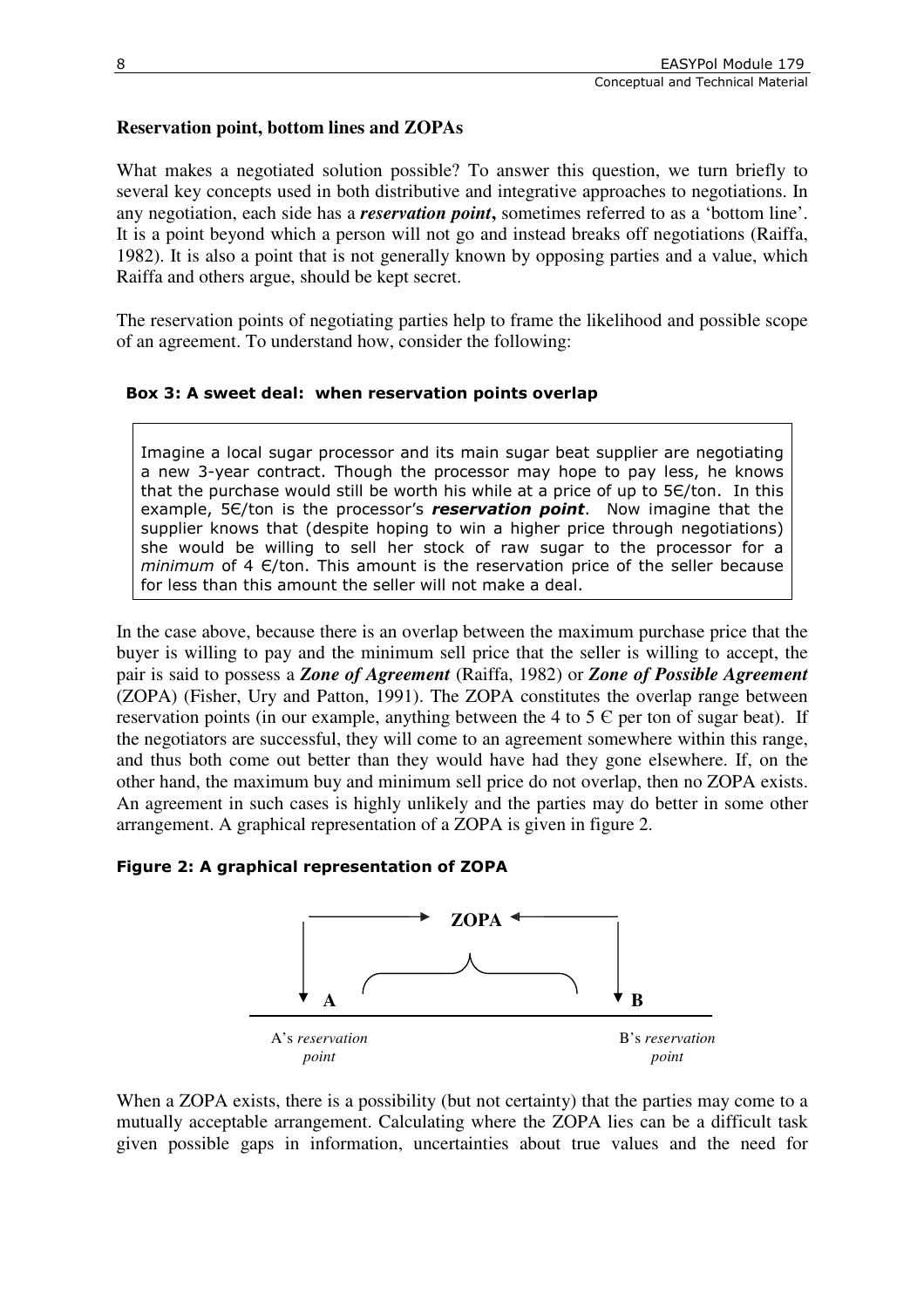estimations. This is, however, a critical step if the negotiator is to have a clear view of the situation.

# 3.2. Negotiation approaches: An overview

Theorists differ on the question of how to categorize the main schools of thought in negotiation. For example Daniel Druckman (1997) describes the main schools of thought in negotiation theory as corresponding to four approaches to negotiation: negotiation as puzzle solving, negotiations as a bargaining game, negotiation as organizational management and negotiation as diplomatic politics. Alternatively, Howard Raiffa (1982) puts forward a typology of 'approaches' crafted around the dimensions of symmetry-asymmetry and prescription-description.

The overview of approaches to negotiation or schools of thought presented here is based on a summary offered by I. William Zartman, theorist, practitioner and researcher on negotiations. It comprises five different levels of analysis, or core approaches. These are the structural, the strategic, the processual (which we call "concession-exchange"), the behavioral and the integrative approaches<sup>7</sup>. The remainder of this section summarizes the fundamental assumptions, concepts and theories associated with each. It is important to acknowledge, however, that in practice most negotiators use a combination of approaches and borrow from all kind of schools of thoughts during a negotiation.

#### 3.2.1. Structural approach

Structural approaches to negotiations consider negotiated outcomes to be a function of the characteristics or structural features that define each particular negotiation. These characteristics may include features such as the number of parties and issues involved in the negotiation and the composition (whether each side is monolithic or comprises many groups) or relative power of the competing parties (Raiffa, 1982; Bacharach and Lawler, 1981). Structural approaches to negotiation find "explanations of outcomes in patterns of relationships between parties or their goals" (Zartman, 1976). They can be deterministic in that they often view outcomes as *a priori* once structural factors are understood.

In structural approaches to negotiation theory, analysts tend to define negotiations as conflict scenarios between opponents who maintain incompatible goals [see *positions*]. Analysts who adopt a structural approach to the study of negotiations share an emphasis on the *means* parties bring to a negotiation. One of the main theoretical contributions derived from the structural approach is the theory that power is the central determining factor in negotiations (Bacharach and Lawler, 1981). In this view, the relative *power* of each party affects their ability to secure their individual goals through negotiations. Structural theories offer varying definitions of power. For example *power* is sometimes defined as the ability to win, or alternatively, as the possession of 'strength' or 'resources'.

The perspective that power serves as a central structural feature of every negotiation has its intellectual roots in traditions of political theory and military strategy including the writings of Thucydides, Machiavelli and von Clausewitz. A central idea in this school is the notion that the strong will prevail, or, in the language of classical realism, the idea that 'the strong

<sup>&</sup>lt;sup>7</sup> In the seminal work *The 50% Solution* (1976), Zartman originally identified seven "approaches". Those categories were later compressed into five in Zartman (1988).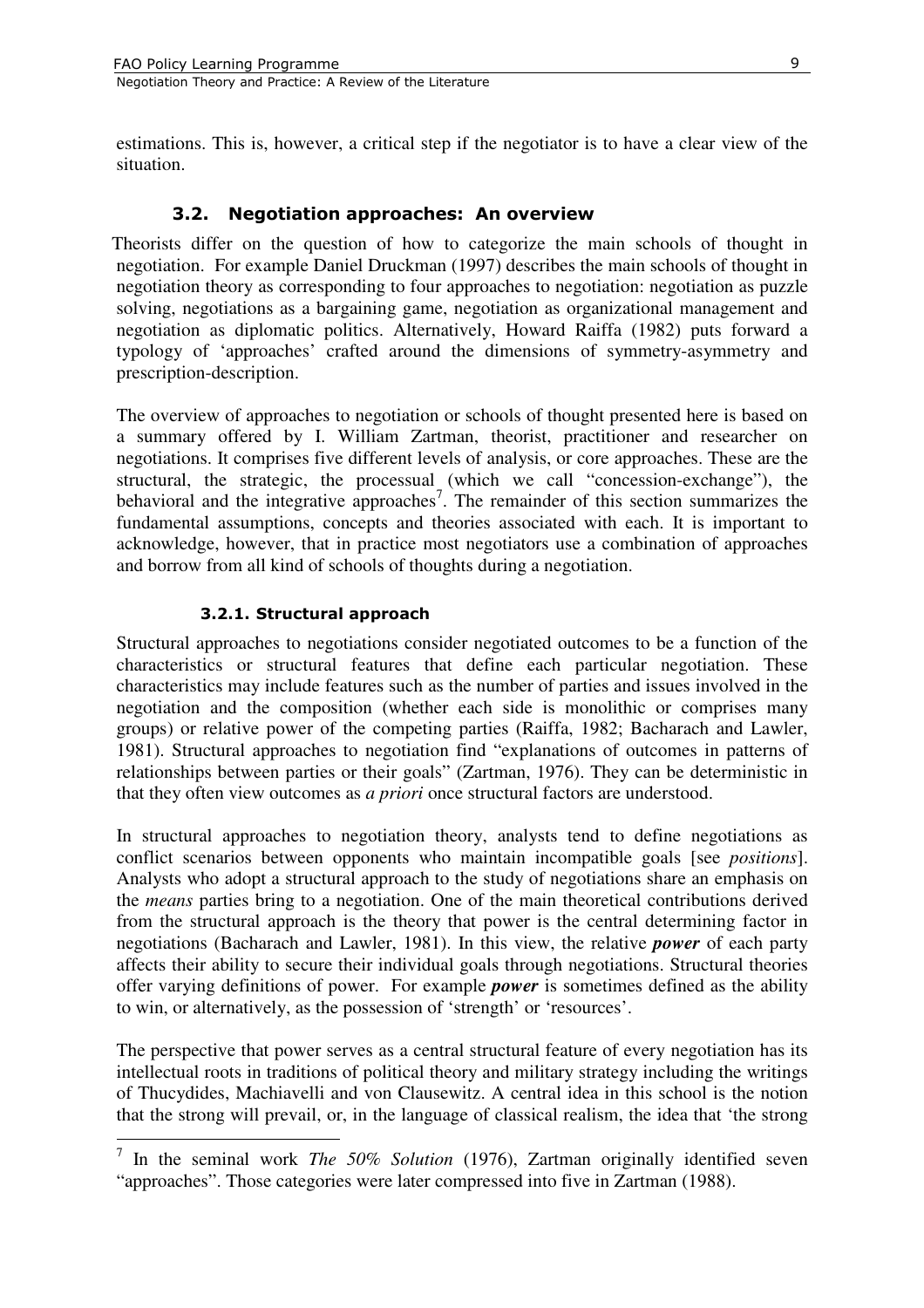do what they can and the weak suffer what they must' (Thucydides, 1910). Yet even in conflicts that pit the very strong against the very weak, the range of outcomes is wide. To wrestle with this conundrum, analysts taking a structural approach have looked at additional structural properties such as symmetry-asymmetry, the availability of *alternatives [*see *alternatives],* or the role of *tactics [*see *tactics]* in detail to try to understand why victory in negotiations does not always go to the party who is ostensibly the more powerful.

Critics argue however, that structural explanations tend to emphasize the role of power, and in particular on 'hard' aspects of power. Other factors such as negotiating skill can play a key role in shaping negotiated outcomes. For example in their analysis of the negotiations between the Rwandan Patriotic Front (RPF), the Habyarimana government and opposition party leaders prior to the Rwandan genocide in 1994, Zartman and Alfredson (2006) found that negotiating skill was one of the factors that contributed to the success of the RPF in concluding an agreement at Arusha that weighed greatly in their favor.

Another limitation of structural approaches to negotiation is their emphasis on taking *positions* [see section 4 for more detail]. This limitation is also exemplified by the Rwandan example. Over the course of the Arusha process, the RFP adhered blindly to a position that a new coalition government would have to exclude the Hutu-extremist party, the Committee for the Defense of the Republic (CDR), even though there were important indications while talks were being held that such an agreement would be untenable. Though the RFP was able to convince the parties at the negotiating table to accept its position as part of the final agreement, it unwittingly undermined its own interest in protecting the lives of the Tutsi population when the CDR's refusal to accept the legitimacy of the negotiated agreement was demonstrated through a cataclysmic display of violence.

Of course, the consequences of positional bargaining are seldom so extreme. However, negotiators should be aware that a blind attachment to 'winning' all you can from a negotiation regardless of the resulting satisfaction of other parties, can be a poor long-term strategy if it means that the other side will loose its will, or ability to maintain its side of the negotiated agreement.

# 3.2.2. Strategic approach

Random House Dictionary defines *strategy* as "a plan, method, or series of maneuvers for obtaining a specific goal or result"<sup>8</sup>. Strategic approaches to negotiation have roots in mathematics, decision theory and rational choice theory, and also benefit from major contributions from the area of economics, biology, and conflict analysis. Whereas the structural approach focuses on the role of means (such as power) in negotiations, the emphasis in strategic models of negotiation is on the role of *ends* (goals) in determining outcomes. Strategic models are also models of rational choice. Negotiators are viewed as rational decision makers with known alternatives who make choices guided by their calculation of which option will maximize their ends or "gains", frequently described as 'payoffs'. Actors choose from a 'choice set' of possible actions in order to try and achieve desired outcomes. Each actor has a unique 'incentive structure' that is comprised of a set of costs associated with different actions combined with a set of probabilities that reflect the

 $\overline{a}$ <sup>8</sup> *Dictionary.com Unabridged (v 1.1)*. Random House, Inc. 28 Dec. 2006. <Dictionary.com http://dictionary.reference.com/browse/strategy>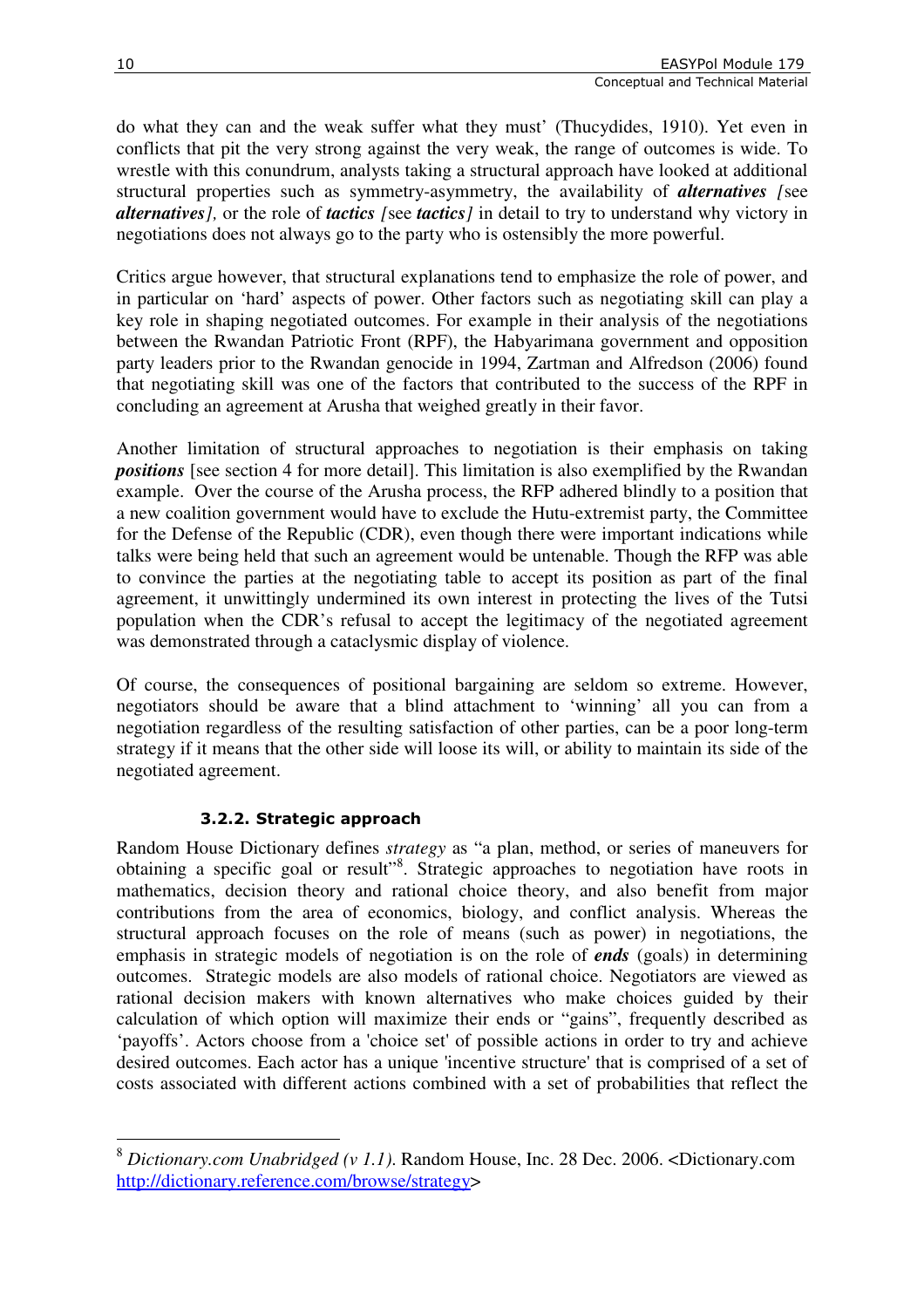livelihoods of different actions leading to desired outcomes. For an illustration, consider the example provided in Box 4, below.

#### Box 4: The Cod Wars: when the weak prevail – the value of ends

Britain and Iceland have a long history of conflict over British fishing rights off of Icelandic waters. Collectively these conflicts are known as the Cod Wars. The first 'Cod war' took place in 1958, when Iceland extended its coastal fishing limit, from 4 miles to 12 miles, provoking the British to contest the action. In 1972, a second Cod War started when Iceland extended its coastal non-fishing limit to 50 miles. Despite Britain's overwhelmingly superior military and economic power, in both instances negotiations over Iceland's right to assert its sovereignty over its coastal waters concluded in Iceland's favor, and resulted in significant economic losses for the British fishing industry. In examining the case of the Cod wars, Habeeb (1988) writes that weak actors may sometimes triumph in asymmetric negotiations because they have greater commitment to the issue area, when they possess a resource that is not easily found elsewhere, or when they are seen as defending highly regarded principles, such as sovereignty or defending against an injustice committed by a strong state. The near exclusive dependence of the Icelandic population on fishing as a means of livelihood meant that the extent of the Icelandic government's commitment to the issue of fishing rights far exceeded the commitment felt among the British populace.

Strategic models tend to be normative in nature. Because they are grounded in the belief that there is one best solution to every negotiation problem, they seek to represent "what ultra smart, impeccably rational, super-people *should* do in competitive, interactive [i.e. **bargaining** situations" (Raiffa, 1982). Because they look for 'best solutions' from all perspectives of a negotiation, this approach has been called *Symmetrically Prescriptive* (Raiffa, 1982). The strategic approach is the foundation for negotiation theories such as game theory and critical risk theory, described below (Snyder and Diesing, 1977).

#### Box 5: Examples of strategic theories

Game theory uses formal mathematical models to describe, recommend or predict the actions parties take in order to maximize their own gains when the consequences of any action they choose will depend on the decisions made by another actor. It is concerned with "games of 'strategy', in contrast with games of skill or games of chance – in which the best course of action for each participant depends on what he expects the other participants to do" (Schelling, 1960). Games are frequently represented as matrixes or trees (in the extensive form of the games) where each player must choose between a finite number of possible "moves", each with known pay-offs.

Another strategic theory is Ellsberg's Critical Risk Theory of crisis bargaining (Ellsberg, 1959). Like game theory, critical risk theory uses cardinal utility numbers to explain decision-making behaviour but introduces the notion that parties use probability estimates when making rational calculations of whether or not to concede, or to stand firm in a crisis negotiation. These probabilities are derived from each player's calculus of their own critical risk, or the maximum risk of a breakdown in negotiations that the player is willing to tolerate in order to stand firm, combined with each player's estimation of the level of their opponent's inherent resolve to stand firm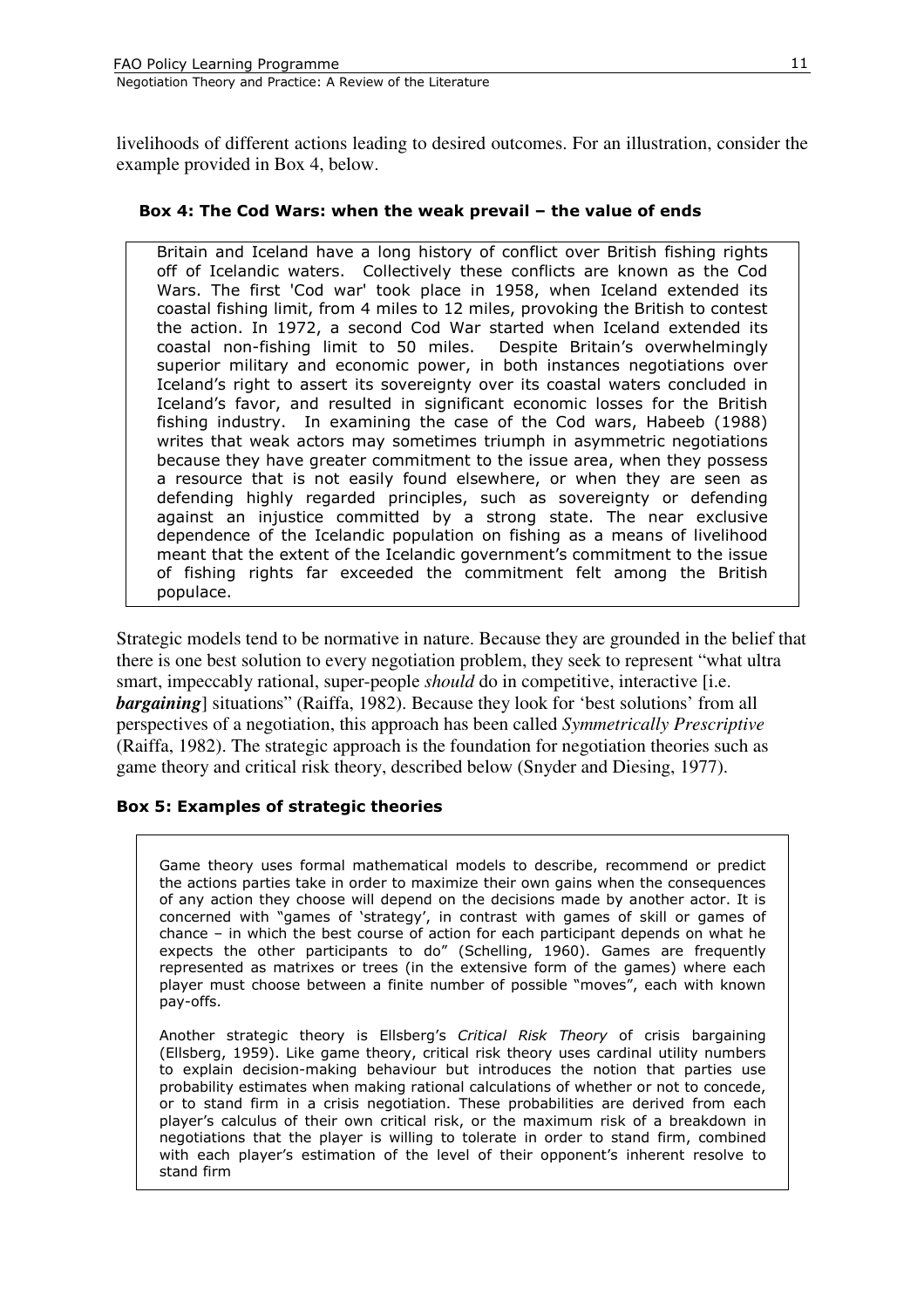## **Cooperative or Competitive: A Negotiators Dilemma**

One of the best-known games to treat negotiations is the **Prisoner's Dilemma Game (PD).<sup>9</sup>**  This game reflects the following scenario. Two prisoners are awaiting trial for a crime they committed. Each must decide between two courses of action: confess or not. If neither person confesses, in other words, they cooperate with each other; each prisoner will have to serve a prison term of two years. On the other hand, if both prisoners chose to 'defect' and turn evidence against one another, both prisoners will be faced with a four-year prison term.

If the game ended here cooperation by the two prisoners would be likely, but in the classic version of the PD game there is another set of alternatives. The prisoners learn that if one party cooperates and the other defects the one who defects will not serve time, leaving the one who refused to testify against his partner to serve the full five-year sentence. Because each player is seeking to maximize his own outcomes, and neither knows what the other will do, the PD game demonstrates that the rational player will choose defection every time because he realizes that by choosing to defect he will fare better in the game, no matter what his opponent does. Figure 3 below, provides a graphical representation of the PD game.

#### Figure 3. Prisoner's dilemma

|  |               | Cooperate       | <b>Defect</b>   |
|--|---------------|-----------------|-----------------|
|  | Cooperate     | 2 years/2 years | 5 years/0 years |
|  | <b>Defect</b> | 0 years/5 years | 4 years/4 years |

Negotiators face a similar challenge in their decision-making as they also have incomplete information about the other negotiator's intentions. In bargaining scenarios, this formulation suggests that agreements are unlikely because each party has an incentive to defect in order to maximize his own gains. However, such an outcome is sub-optimal because players would be better-off if they both cooperated. In real life, cooperation does occur. To account for this, Robert Axelrod used a repeated version of the PD game to demonstrate that individuals who pursue their own self-interest may cooperate with each other when they realize that they may meet again. Moreover, Axelrod used computer simulations of a repeated PD game to show that, even when met with an uncooperative opponent, a player can maximize his gains by using a *tit-for-tat* strategy, a strategy that involves starting out the game as cooperative and then punishing one's opponent (defecting) whenever she fails to cooperate (Axelrod, 1984). Alternatively, when the second party responds positively to a cooperative opening by the first party employing the tit-for tat strategy in a repeated game, Axelrod demonstrated that cooperation may then arise as an equilibrium outcome. This case is illustrated in the example provided below (see Box 6).

 $\overline{a}$ <sup>9</sup> In January 1950 Melvin Dresher and Merrill Flood carried out, at the RAND Corporation, the experiment which introduced the game now known as the **Prisoner's Dilemma** (PD). Howard Raiffa independently conducted experiments with the Prisoner's Dilemma.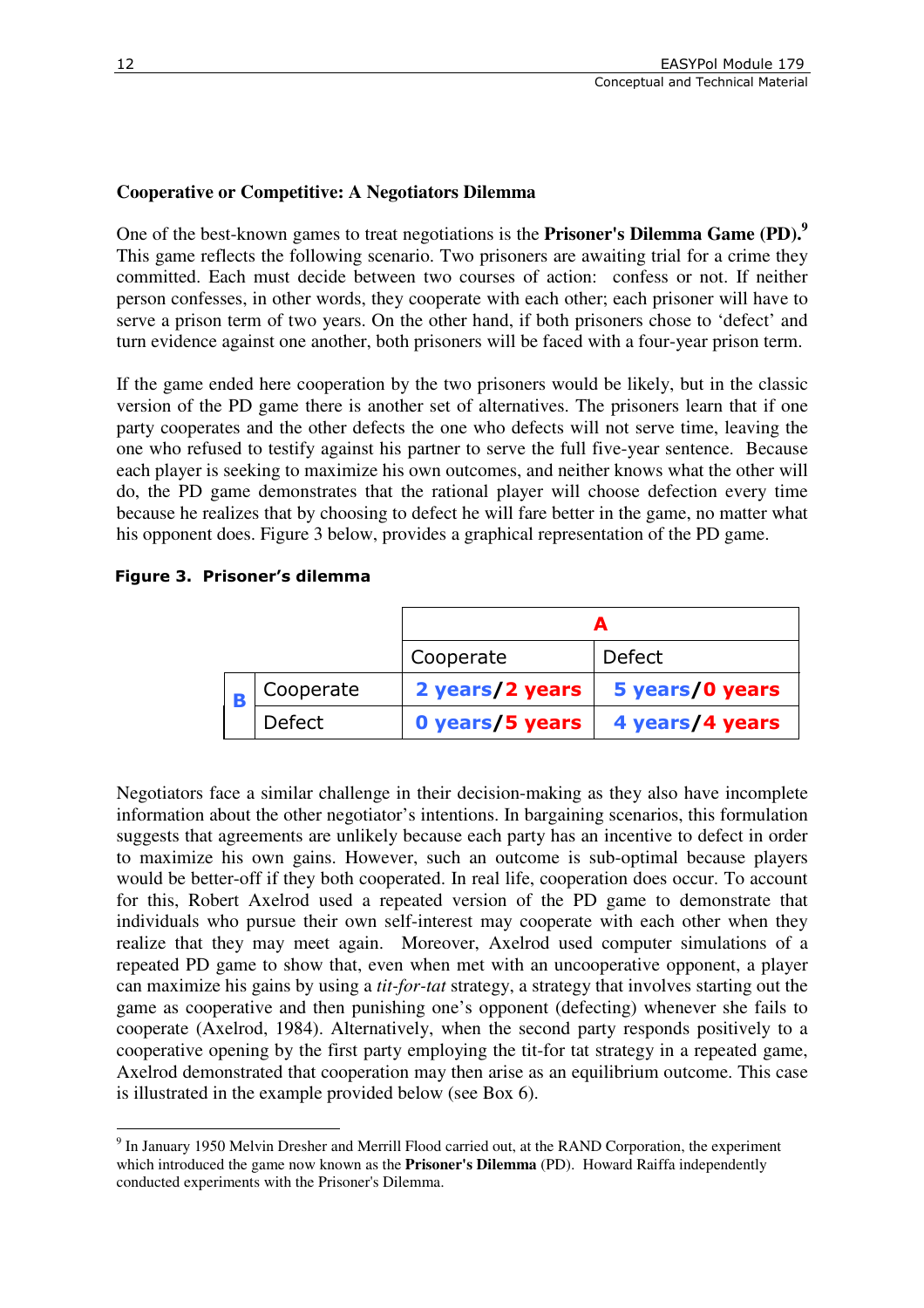#### Box 6: Cooperation emerging from Tit-for-Tat: the case of trench warfare

One of the best-known examples of an iterated Prisoner's Dilemma where players use a "tit-for-tat" strategy to produce lasting cooperation comes from Robert Axelrod in his depiction of trench warfare between British and German troops along the Western Front, during World War I. Over the course of the war, troops dug into positions along the 500-mile of earth between France and Belgium. Once positions became entrenched, meaning neither side could win but could merely hold their positions, small bands of troops frequently realized that inflicting damage on the other side merely provoked reprisals without bringing additional gains. As isolated bands of troops sat facing one another across small tracts of land for extended periods of time the dynamics of the game frequently changed from a one-move Prisoner's Dilemma game – where defection is the dominant choice of action - to an iterated version of the game favoring cooperation.

The change occurred in this way. As bands of soldiers isolated from their central authority came to realize that victory was not an option along the stretch of earth where both camps had dug in, many concluded that cooperation might be the next best solution. The pattern of behavior that emerged reflected a very different kind of tit-for-tat than the fire and return fire version. It began when one side signaled its intention to "live and let live", to agree not to shoot at one another. Axelrod observed a pattern whereby the other side would then reciprocate in kind, having also recognized that there was an opportunity to reach a point of equilibrium around a mutual willingness not to fight.<sup>10</sup>

(Axelrod, 1984)

Note that in long-term interactions, the outcome of negotiations – the choice of parties to either cooperate or defect - can depend heavily on the amount of trust that is established between the two sides.

#### 3.2.3. Behavioral approach

 $\overline{a}$ 

Behavioral approaches emphasize the role negotiators' personalities or individual characteristics play in determining the course and outcome of negotiated agreements. Behavioral theories may explain negotiations as interactions between personality 'types' that often take the form of dichotomies, such as shopkeepers and warriors or 'hardliners' and 'soft liners' where negotiators are portrayed either as ruthlessly battling for all or

 $10$  In the language of game theory, the troops realized (to the chagrin of central command) that while unilateral defection (UD) would be of greater value than unilateral cooperation, or defeat (D), the condition of reciprocity does not allow for the possibility of unilateral defection, and of the remaining options, mutual cooperation (MC) is preferable to mutual defection (MD). Therefore: UD>MC>MD>D; and MC > (MC+D/2).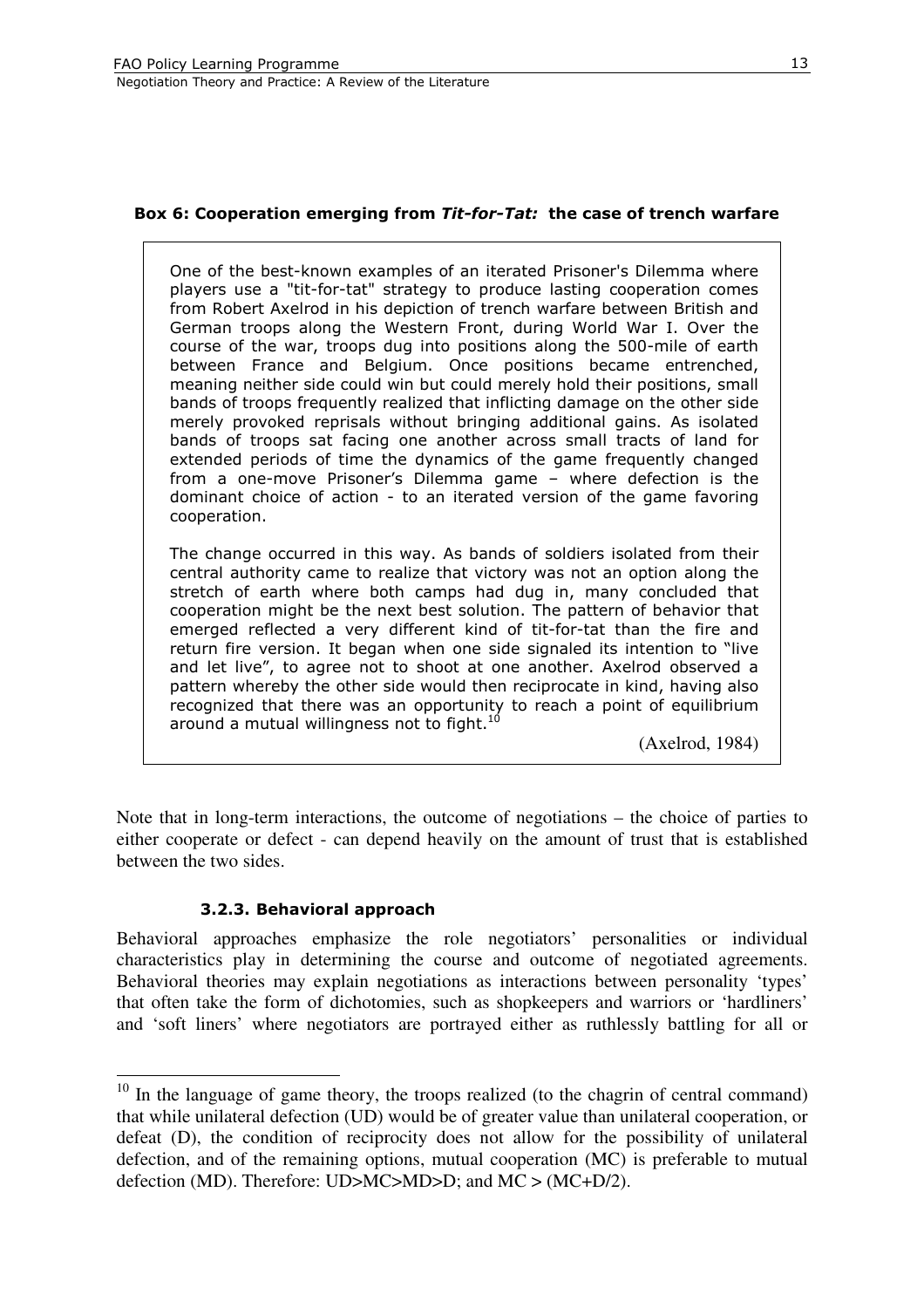diplomatically conceding to another party's demands for the sake of keeping the peace (Nicholson, 1964).

The tension that arises between these two approaches forms a paradox that has been termed the "Toughness Dilemma" or the "Negotiator's Dilemma" (Zartman, 1978; Lax and Sebenius, 1986). The dilemma states that though negotiators who are 'tough' during a negotiation are more likely to gain more of their demands in a negotiated solution, the trade off is that in adopting this stance, they are less likely to conclude an agreement at all.

The behavioral approach derives from psychological and experimental traditions but also from centuries-old diplomatic treaties. These traditions share the perspective that negotiations – whether between nations, employers and unions, or neighbors are ultimately about the individuals involved. Where game theory relies on the assumption that players to a negotiation 'game' are featureless, uniformly rational, pay-off maximizing entities, the behavioral approach highlights human tendencies, emotions and skills. They may emphasize the role played by 'arts' of persuasion, attitudes, trust, perception (or misperception), individual motivation and personality in negotiated outcomes. Other researchers from the behavioral school have emphasized factors such as relationships, culture, norms, skill, attitudes, expectations and trust.

Early diplomatic contributions to negotiation theory include that of French diplomat and writer Francois de Callieres who argued that the Good Negotiator was one who possessed the qualities of "an observant mind, a spirit of application which refuses to be distracted by pleasures or frivolous amusements, a social judgment which takes the measure of things as they are, and which goes straight to its goal by the shortest and most natural path" but also "presence of mind", "ingratiating manners" and self control (de Callieres, 1716).

Later contributions from the psychosocial literature on negotiation included theoretical and experimental work on the influence of "motivational orientations" on the behavior of individuals in negotiations. For example, researchers such as Deutsch (1958) and Messick and McClintock (1968) articulated four distinct orientations or 'types' of personal motivation formed by an individual's standing across two dimensions: degree of interest in interpersonal relationships and degree of interest in outcomes. The resulting typologies of motivational orientation are represented as continuums: the *individualistic*, the *altruistic,* the *cooperative,* and the *competitive.* A person exhibiting an *individualistic* orientation is motivated by an exclusive concern for his or her own outcomes. One who is *altruistic* displays an orientation characterized by exclusive concern for the well-being (outcomes) of other parties. A person with a *cooperative* motivational style is orientated towards concern for the well-being (outcomes) of both parties. While the *competitively-*oriented individual is one who is driven by a desire to out-do his or her opponent.

Another important contribution to come from the behavioral approach (and also addressed by theorists from other schools) is the work on *Framing.* Frames refer to the way a problem is described or perceived. Is the glass half full or half empty? The way a question is posed can make certain evaluative objectives significant and thereby influence the outcome (Raiffa, 1982). They can influence the emotional response an individual has to a statement of fact of a problem. Were the Doha Round of the World Trade Organization talks about securing maximum gains or minimizing losses related to international trade in agricultural and manufacturing markets? In negotiations, Neale and Bazerman (1985) and Bazerman, *et*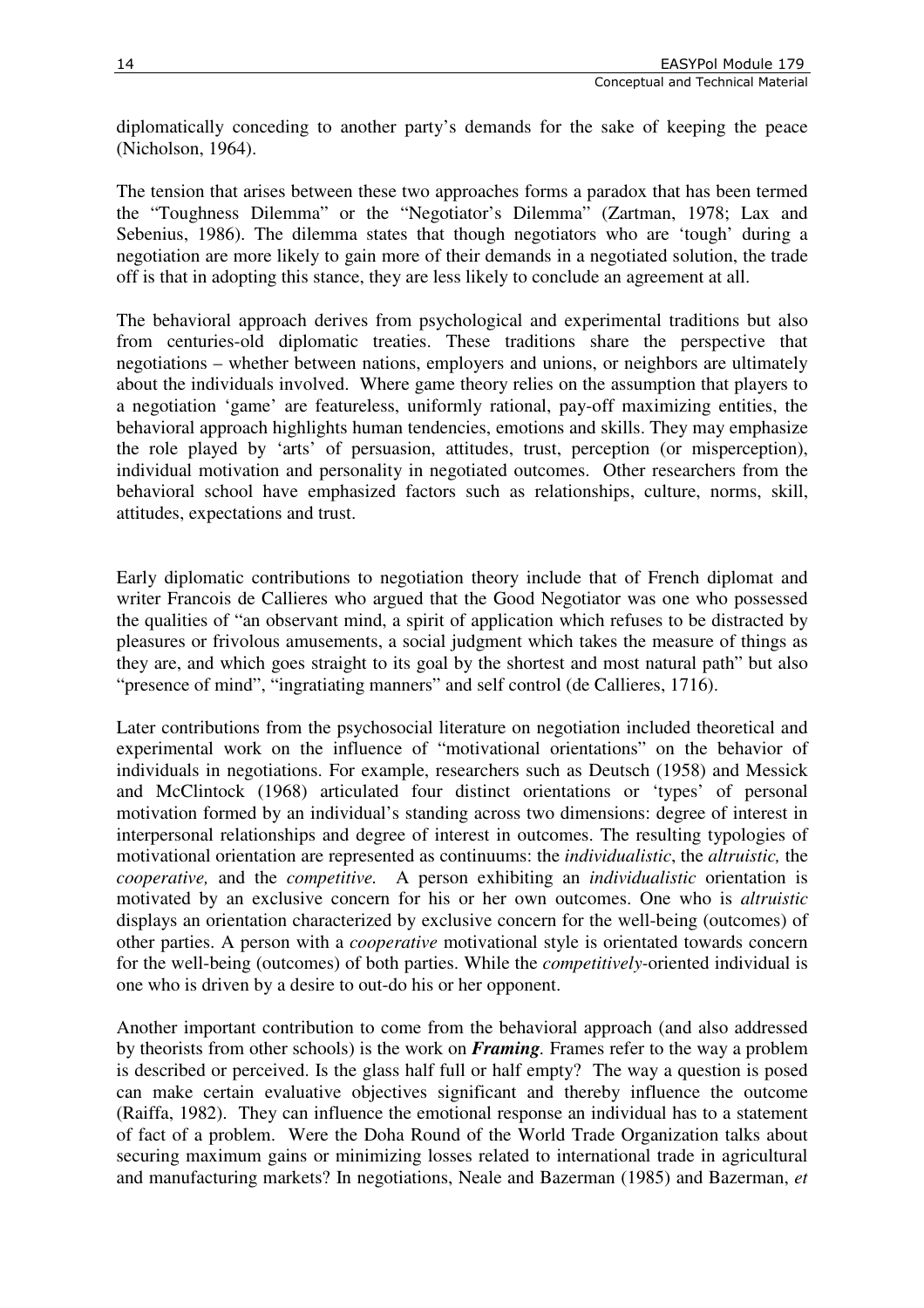*al.,* (1985) found that how a conflict was framed or presented to negotiators influenced whether they viewed their task as one of maximizing gains or minimizing losses. It also influenced the likelihood of reaching a negotiated settlement.

### 3.2.4. Concession exchange (Processual) approach

Though concession exchange theories share features of both the structural approach (power) and the strategic approach (outcomes), they describe a different kind of mechanism that centers on learning. According to Zartman, this approach (which Zartman calls the processual approach) looks at negotiation "as a learning process in which parties react to each others' concession behavior" (Zartman, 1978). From the perspective negotiations consist of a series of concessions. The concessions mark stages in negotiations. They are used by parties to both signal their own intentions and to encourage movement in their opponent's position. Parties "use their bids both to respond to the previous counteroffer and to influence the next one; the offers themselves become an exercise in power" (Zartman, 1978).

The risk inherent in this approach is that participants engaged in concession-trading may miss opportunities to find new, mutually beneficial solutions to their shared dilemma and end-up instead in a purely regressive process which leaves both sides with fewer gains than they could have had if they had pursued a more creative approach [for more details, refer to section on *Integrative Bargaining*]

#### 3.2.5. Integrative approach

Integrative approaches, in sharp contrast to distributive approaches, frame negotiations as interactions with *win-win* potential. Whereas a zero-sum view sees the goal of negotiations as an effort to claim one's share over a "fixed amount of pie", integrative theories and strategies look for ways of creating value, or "expanding the pie," [see figure 1b] so that there is more to share between parties as a result of negotiation. Integrative approaches use objective criteria, look to create conditions of mutual gain, and emphasize the importance of exchanging information between parties and group problem-solving (Lewicki *et al.,* 2003). Because integrative approaches emphasize problem solving, cooperation, joint decisionmaking and mutual gains, integrative strategies call for participants to work jointly to create win-win solutions. They involve uncovering *interests*, generating *options* and searching for commonalities between parties<sup>11</sup>. Negotiators may look for ways to create value, and develop shared principles as a basis for decision-making about how outputs should be claimed (and who claims them).

The integrative approach to negotiations has roots in international relations, political theory, research on labor disputes and social decision-making. In 1965, looking at labor negotiations, Richard Walton and Robert McKersie published a theoretical framework for understanding the negotiation process, which they also applied to exchanges in international relations and to disputes over civil rights. They described integrative bargaining as bargaining in which negotiators employ problem solving behavior (Walton and McKersie, 1965).

 $\overline{a}$ 

 $11$  See section 4, for a discussion of these concepts.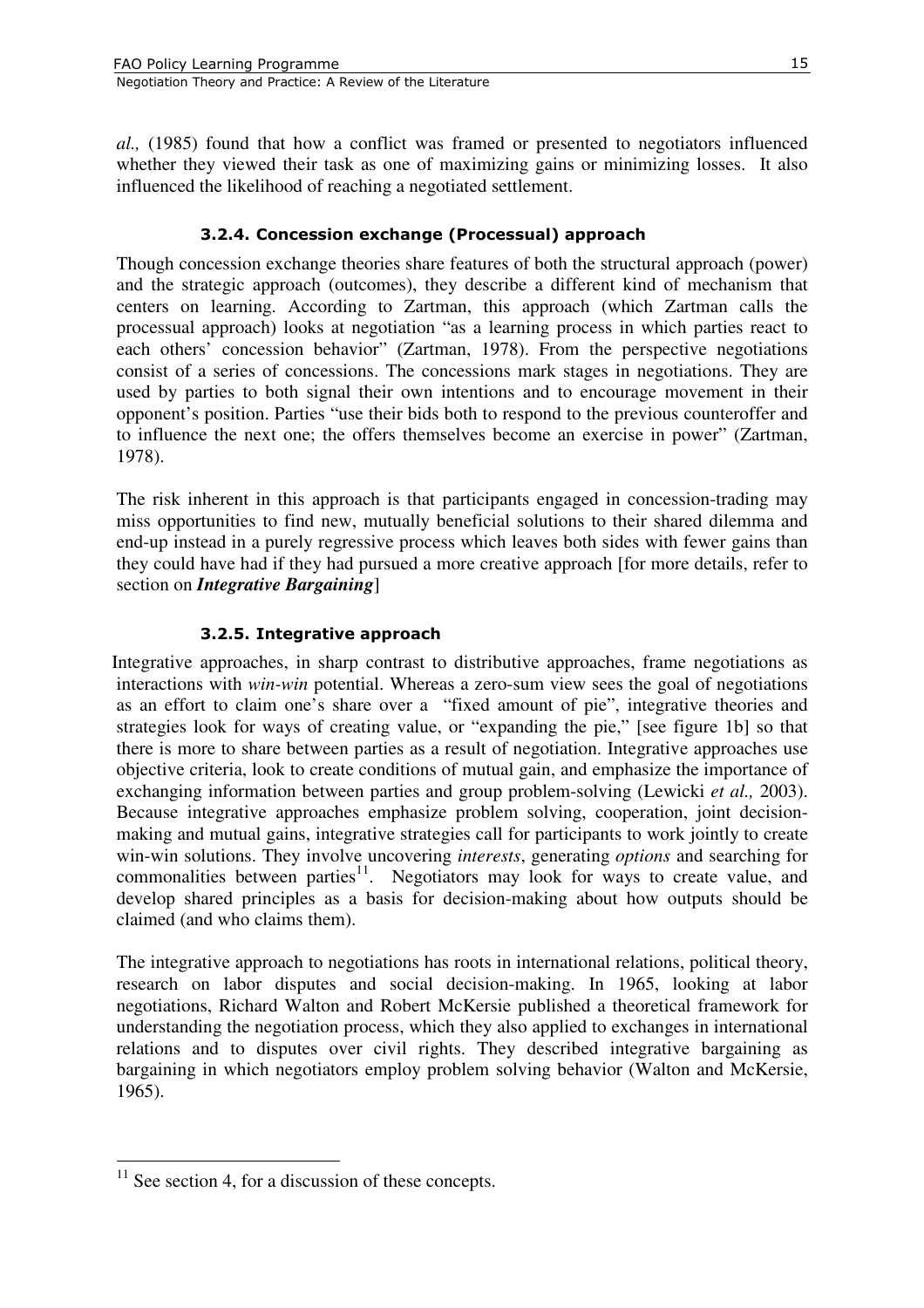Other notable contributions to the integrative school include "phase" theories of negotiations which view transitional periods within negotiations as stages in a joint-decision making processes. Whereas processual theories look at how concession-making behavior moves a negotiation forward, phase theories in the integrative school look at what are viewed as qualitatively distinct sub-processes (phases), that set the texture, momentum and potential of the negotiations themselves. They can provide an operational road map for negotiators. For example: Zartman and Berman (1982) maintain that negotiators can make more efficient preparations for negotiations and have a higher likelihood of moving through negotiations successfully if they tailor their preparations by thinking of negotiations as moving through three stages: a Diagnostic phase, a Formula phase and a Details Phase.

According to the above theory, the diagnostic phase describes the series of events and behaviors that take place before actual negotiations begin. In this phase parties evaluate an issue area, ascertain the appropriateness of negotiations, attempt to signal their willingness to negotiate with the other party, and test the other party's willingness to engage in, and sincerity of commitment to possible negotiations. In the formula phase, parties knowingly or unknowingly search for a framework or set of mutually agreed upon principals on which to base a potential agreement. The chance of finding a successful formula increase if parties share information openly, consider the perspective of the other side and strive to build upon commonly shared principals or values. Finally, in the details phase, parties move from broad principles to working out the details of an agreement. In practice, the three phases do not necessarily fall in this sequence, and often negotiators move back and forth between phases as events in one phase force a shift back to an earlier phase.

Above all, the authors maintain that negotiation is a *process*. As such, planning for and negotiating over the process itself are as critical for the outcome of a negotiation as the negotiation over the substantial issues themselves. Parties must take time to consider questions such as: Who will be negotiating? What issues will be discussed? How will these be discussed? What should the order and value of the issues be? And how will commitments be decided?. Taking the time to negotiate the process before diving into talks is beneficial to all the parties involved. It might be time consuming, but in the long run "[negotiating the process] will not only save time, but it also will enable wiser, more robust, and more valuable deals" (Wondwosen, 2006).

Timing is considered to be another important factor in negotiations. Zartman has argued that parties are unlikely to enter talks before a situation is '*ripe for a solution*', a condition that occurs when the parties realize that the status quo "is a lose-lose situation, not a winlose situation." However, the authors maintain that ripeness, while necessary, is not a sufficient condition for successful negotiations. For this, the presence of a *Mutually Hurting Stalemate* is also required, a condition of intolerable 'hurting' or mutual loss (Zartman and Berman, 1982). This kind of a stalemate arises out of the suffering that results when parties fail to solve an important problem. In general, parties enter into negotiations to escape an unpleasant state of affairs when they believe that in doing so they have a better chance of achieving a favorable outcome, than by any other means.

**Principled Negotiation** is another phase theory of negotiations that falls in the integrative school. In their book *Getting to Yes: Negotiating Agreement Without Giving In* Roger Fisher and William Ury argued the merits of "win-win" problem solving as an approach to negotiations (Fisher and Ury, 1981). Principled negotiation, they argue, goes beyond the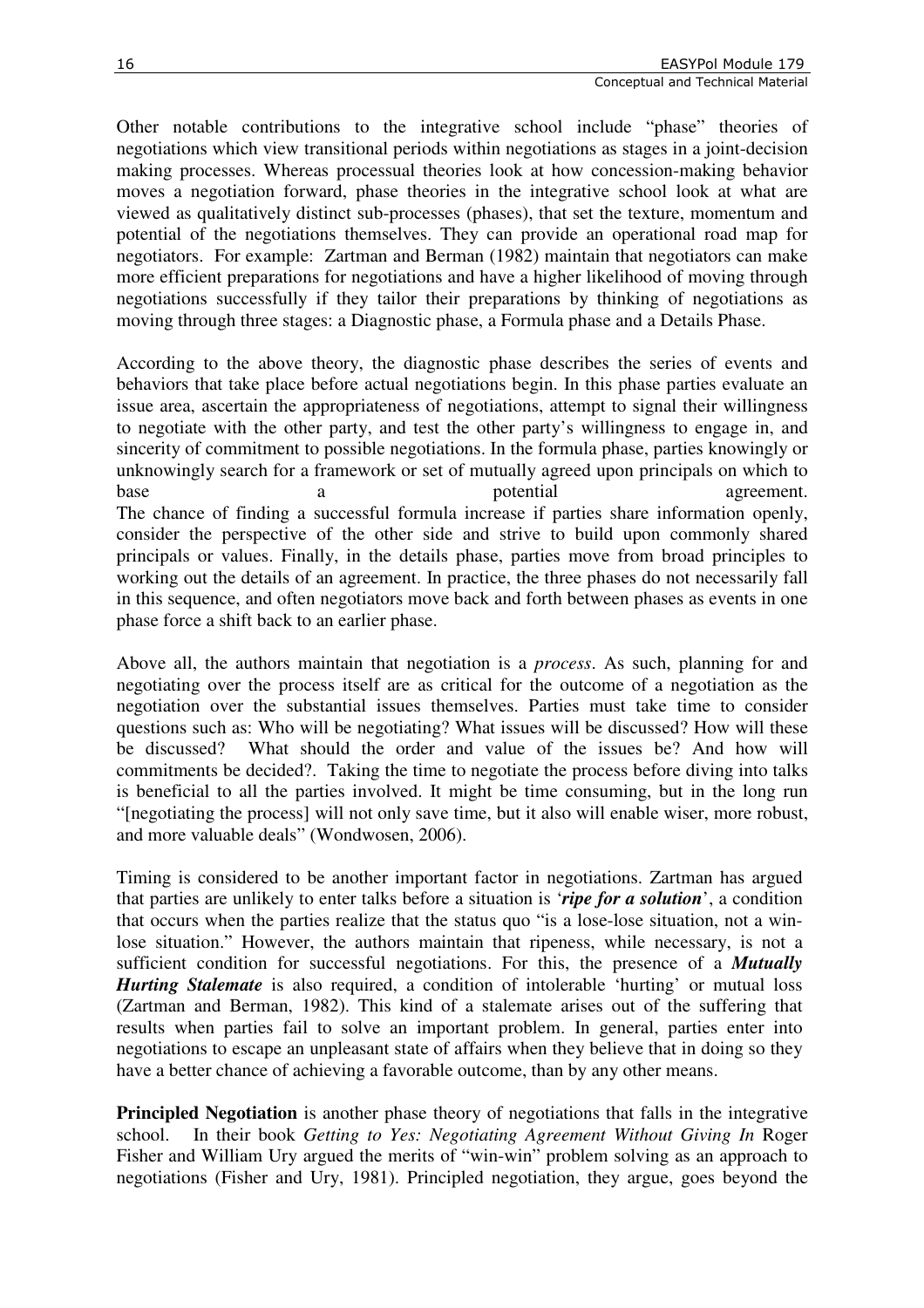limited strategic choices of distributive bargaining. They frame negotiation as a three-phase process, whose efficiency depends on how negotiators treat four essential elements: *interests, people, options, and criteria*. In a later work, these four pillars were refashioned into the "seven elements" of negotiation comprising *interests, relationships, options, legitimacy, alternatives, commitments and communication.* In the principled negotiations model, the "essential elements" (outlined below) serve as prescriptive components for negotiations modeled on an integrative approach. These elements will be discussed in detail in section 4.

# 3.3. Summary of approaches

Though the descriptions provided in section 3 aim to broadly summarize key analytical traditions in negotiation theory, precise categorizations of existing theoretical frameworks differ. Numerous theorists have also commented on the value of using various insights complementarily and the lack of neatness in the space *between* the various approaches (except perhaps when applied in ideal form). The table below summarizes the main points discussed thus far. It is an attempt to systematize the information presented, though readers should bear in mind that clear-cut categorizations are difficult, and that important overlaps among approaches often exist with respect to assumptions, as well as to the use of strategies and tactics.

| Approach                                                                                | <b>Basic features</b>                                                                   | <b>Assumptions</b>                                                           | <b>Limitations</b>                                                                                                               |
|-----------------------------------------------------------------------------------------|-----------------------------------------------------------------------------------------|------------------------------------------------------------------------------|----------------------------------------------------------------------------------------------------------------------------------|
| Structural                                                                              | Focus on means,<br>positions and power                                                  | Win-Lose                                                                     | • Lock into positions<br>might lead to lost<br>opportunity for mutually<br>beneficial agreement.<br>• Over-emphasis on<br>power  |
| <b>Strategic</b><br>(e.g., Game<br>Theory)                                              | Focus on ends,<br>rationality,<br>positions                                             | Win-Lose, existence<br>of optimal solutions<br>and rationality of<br>players | • Excludes use of power,<br>players undifferentiated<br>(apart from differences<br>in the quality of options<br>open to each)    |
| Behavioral<br>(e.g., diplomatic<br>treatises, personality<br>types)                     | Focus on<br>personality traits                                                          | Win-Lose, role of<br>perceptions and<br>expectations                         | • Emphasis on positions                                                                                                          |
| Consession<br>Exchange<br>(Processual)                                                  | Focus on<br>concession making<br>behavior, positions                                    | Win-Lose, moves as<br>learned (reactive)<br>responses                        | • Emphasis on positions<br>• Lack of predictiveness                                                                              |
| Integrative<br>(e.g., phase<br>theories, process<br>models, principled<br>negotiations) | Focus on problem<br>solving, creating<br>value,<br>communicating,<br>win-win solutions. | Win-Win potential                                                            | • Parties should still<br>recognize and be<br>prepared for<br>encounters with non-<br>integrative bargainers<br>• Time consuming |

Figure 4, below, provides a simplified graphical representation of the above information.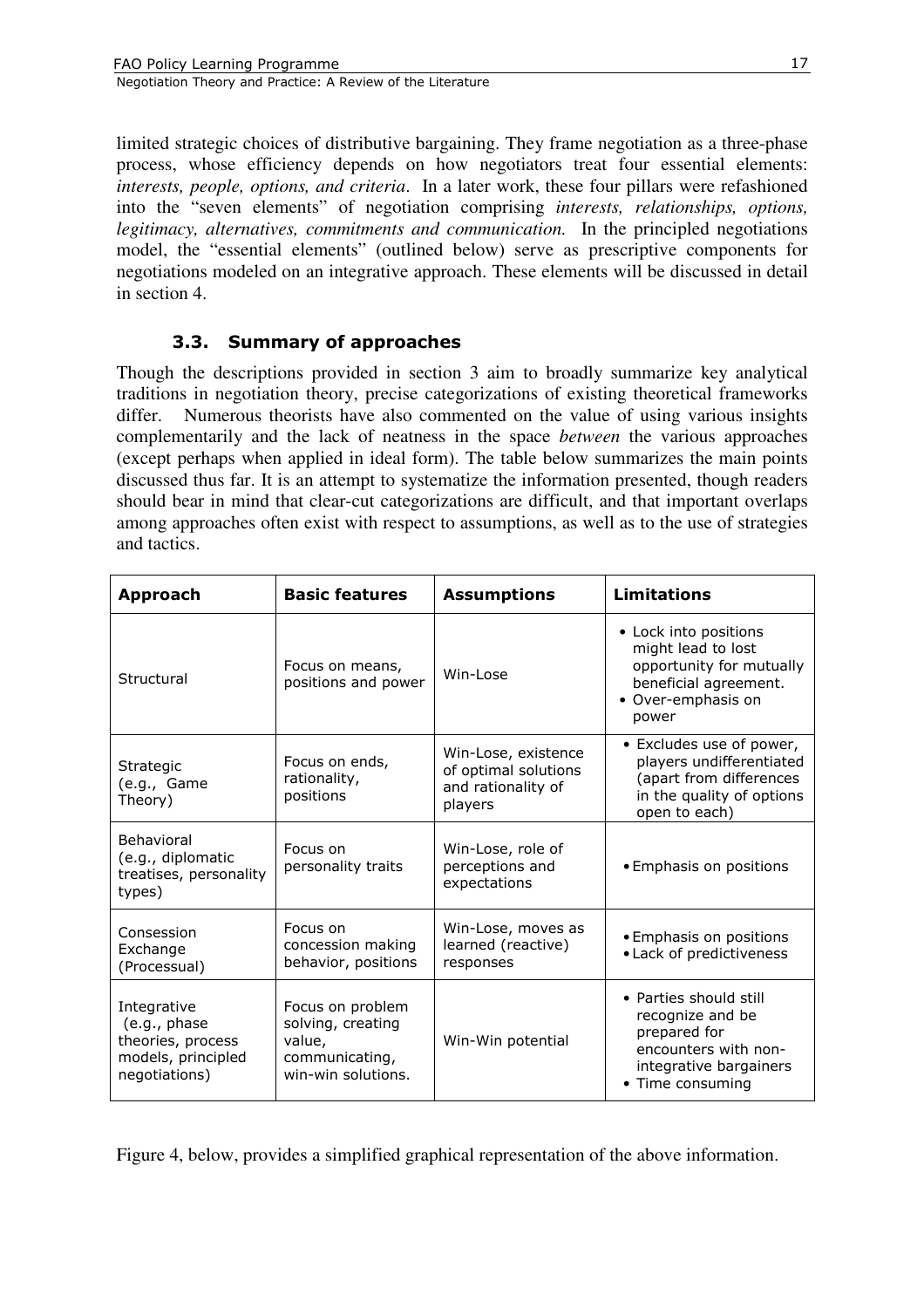Conceptual and Technical Material



#### Figure 4.: Summary of negotiation approaches

In practice, negotiators often invoke strategies based on their conscious or unconscious understanding of the negotiation process. Negotiation theories, however, help us think analytically about negotiation processes. The insights they provide can help us shape the way we negotiate and, as a consequence, help influence the outcomes we achieve. For instance, when used deliberately, the theoretical lessons and techniques that we employ can assist us in transforming negotiation theory into practical expertise.

In the reminder of this paper, we turn to some practical steps to integrative approaches, as developed by Fisher and Ury, in their seminal work on Principled Negotiations, in 1981.

# 4. PRACTICAL STEPS TO INTEGRATIVE BARGAINING: THE SEVEN ELEMENTS OF PRINCIPLED NEGOTIATION

Incorporating and extending upon previous literature on integrative bargaining Fisher and Ury summed up their approach to integrative bargaining with what they call the "seven essential elements" of principled negotiation: interests, people, alternatives, options, criteria/legitimacy, commitments and communication (Fisher and Ury, 1981). These elements are explored in the following.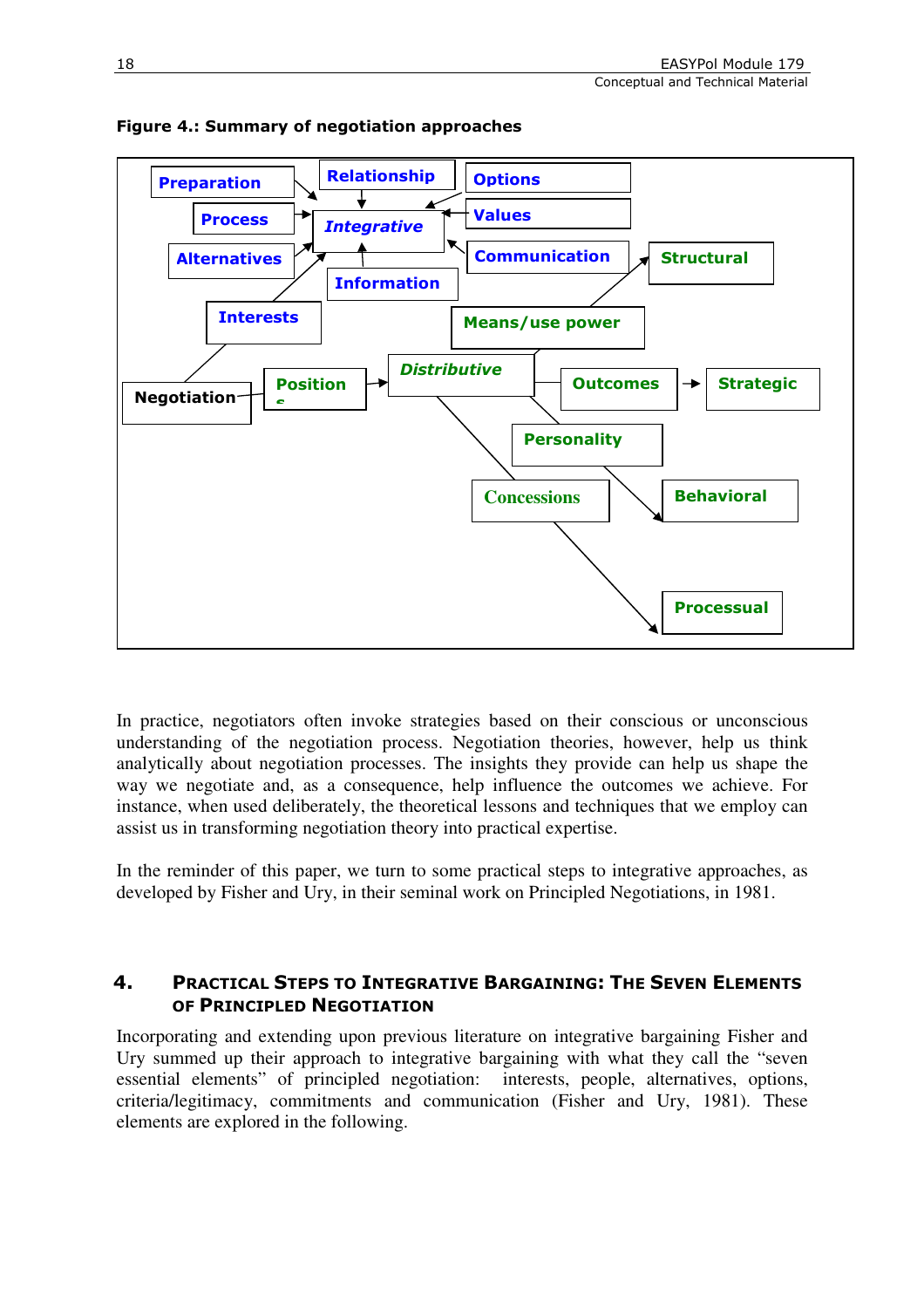## 4.1. Identifying interests

According to Fisher and Ury, the first step in principled negotiations is to identify the *interests* involved in an issue area as opposed to dealing with *positions* of the negotiating parties. This distinction is an important one in the integrative school. *Positions* represent the stated stances and objectives of the negotiating parties, and are the focus of distributive bargaining whereas *interests* are the underlying reasons that explain people's positions. Integrative approaches maintain that to negotiate efficiently negotiators should go beyond positions and seek to satisfy true underlying interests. In so doing, negotiators can approach issues of mutual concern with greater creativity, understanding and flexibility. Interests may be harder to identify than positions and may be unspoken or even hidden behind a party's stated demand or position*.* Often parties may not have carefully defined their own underlying interests in a particular issue for themselves. To better understand the differences between interests and positions, consider the example in *Box 7*.

#### Box 7: Separating interests from positions

Two siblings enter into a quarrel over who can have a single orange. Though each sibling may maintain the position that he should get the orange (a zerosum situation), when stated in terms of the sibling's interests the problem may appear to be much less irreconcilable. For example, the siblings in the story turn to their underlying reasons for wanting the orange. One sibling desires the flesh of orange because he wants to make juice. The other has need of the rind to flavor a cake. When framed this way, in terms of interests instead of stated positions, the problem appears to become a positive-sum or win-win solution. The siblings discover that each may in fact have what he or she needs from the orange without depriving the other of his or her interests.

Coming to understand another party's interests may not always be so straightforward. A party may have a reason to want to intentionally conceal their underlying interest in a particular subject matter, or their interests may be difficult to decipher simply because they may be multiple. When the parties involved are not individuals but groups of individuals, the complexities increase even more. In these situations parties may have to divine not only the groups' interests but also interests of individual members.

# 4.2. People

Another element of integrative strategies involves *People.* In *Getting to Yes*, Fisher and Ury argue that parties in a dispute often forget that the other side consists of people who, just like themselves, are subject to the human frailties such as emotions, potentials for misunderstandings and mistaken assumptions. Another rule for the principled negotiator is therefore to *separate the people from the problem***.** This means finding a way for solving a problem without getting distracted by personal elements, and coming to an agreement in a manner that will preserve the relationship.

The better the relationship, the more cooperation each side will get from the other, the more information can be shared comfortably, and the higher the prospects for arriving at a win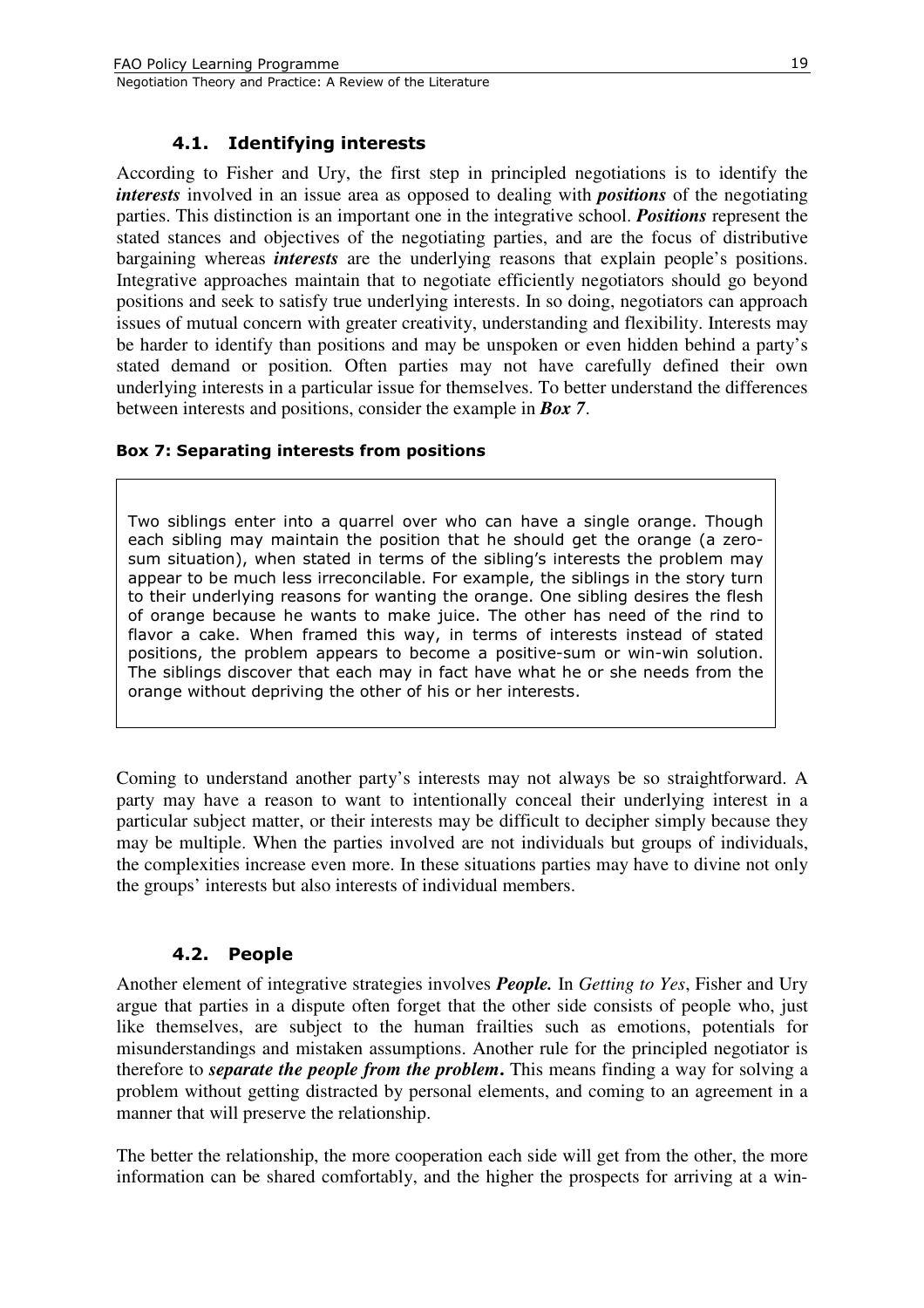win solution. To help build relationships, Fisher and Ury recommend considering the use of tactics that can help negotiators to get to know the other party. This may include finding ways to meet informally, arriving early to chat or staying on after formal negotiations end *[see negative emotions].* Negotiators should also remain aware of important tactics and considerations that help negotiators to feel as though they can emerge from the negotiation with self-respect, and the good opinion of others. This may mean taking steps to make sure that neither party is forced to loose face or appear personally compromised as a consequence of having accommodated the other party's demands. Saving face can be the key to negotiations that have reached a stalemate or to situations where negotiations have not started. It may involve offering gestures that give an opponent a way to justify a change in their own position, perhaps before an interested constituency.

On the other hand, negotiators should be aware that protecting against loss of face should not become so central to the process that it swamps the importance of the tangible issues at stake, or generates intense conflicts that can delay or prevent progress toward agreement.

*Honesty and Trust.* Negotiators should never underestimate the importance of Honesty and Trust in negotiations*.* It is critical. The perception negotiators have of each other is a crucial factor influencing the fluidity of negotiations. Being respectful, diplomatic and maintaining one's credibility is essential to creating positive personal relationships and preventing negative emotions that can result in a return to distributive tactics. This is sometimes easier said than done; trust in relationships is slow to build and easy to destroy. Honoring commitments is one way that parties build trust, and thus serves as another essential element of negotiations (Fisher and Ertel, 1995).

# 4.3. Alternatives

In order to set realistic goals, negotiators must start by considering certain fundamental questions: where will each side be if no agreement is reached? What alternative solutions are available for meeting your goals if you cannot count on the cooperation of the other side? As seen earlier, attention to alternatives is an important feature of distributive as well as of integrative-based approaches. However, in contrast to the emphasis that is placed on concepts such as reservation points and bottom lines in positional approaches to bargaining, integrative approaches tend to take a slightly more nuanced view of the role of alternatives in negotiation. Fisher and Ury argue that it is crucial for both parties to know their *Best Alternative to a Negotiated Agreement (BATNA)* both before and throughout all stages of a negotiation. Fisher and Ury argue that having a resolute bottom line can come at high costs. By its nature, a bottom line can be inflexible and onerous. It can prevent creative thinking and lock parties into positions that may prevent them from coming to a favorable solution.

A BATNA provides negotiators with a measure of flexibility that is lacking from a bottom line. Unlike bottom lines, BATNA's change when negotiators perceive a change in their alternatives. When negotiations are viewed in terms of BATNAs, as opposed to positions or bottom lines, the negotiation can continue even when figures are rejected because negotiators are freer to continue to explore additional possible solutions. Moreover, because negotiation is viewed as a joint decision making process in the integrative approach, there is always a possibility of either side reconsidering their position in mid-stream and deciding to pursue a different course than originally planned. Negotiators who fail to evaluate (and reevaluate) their alternatives to an agreement both before and during the process may therefore also be in danger of rushing to an agreement without having fully considered their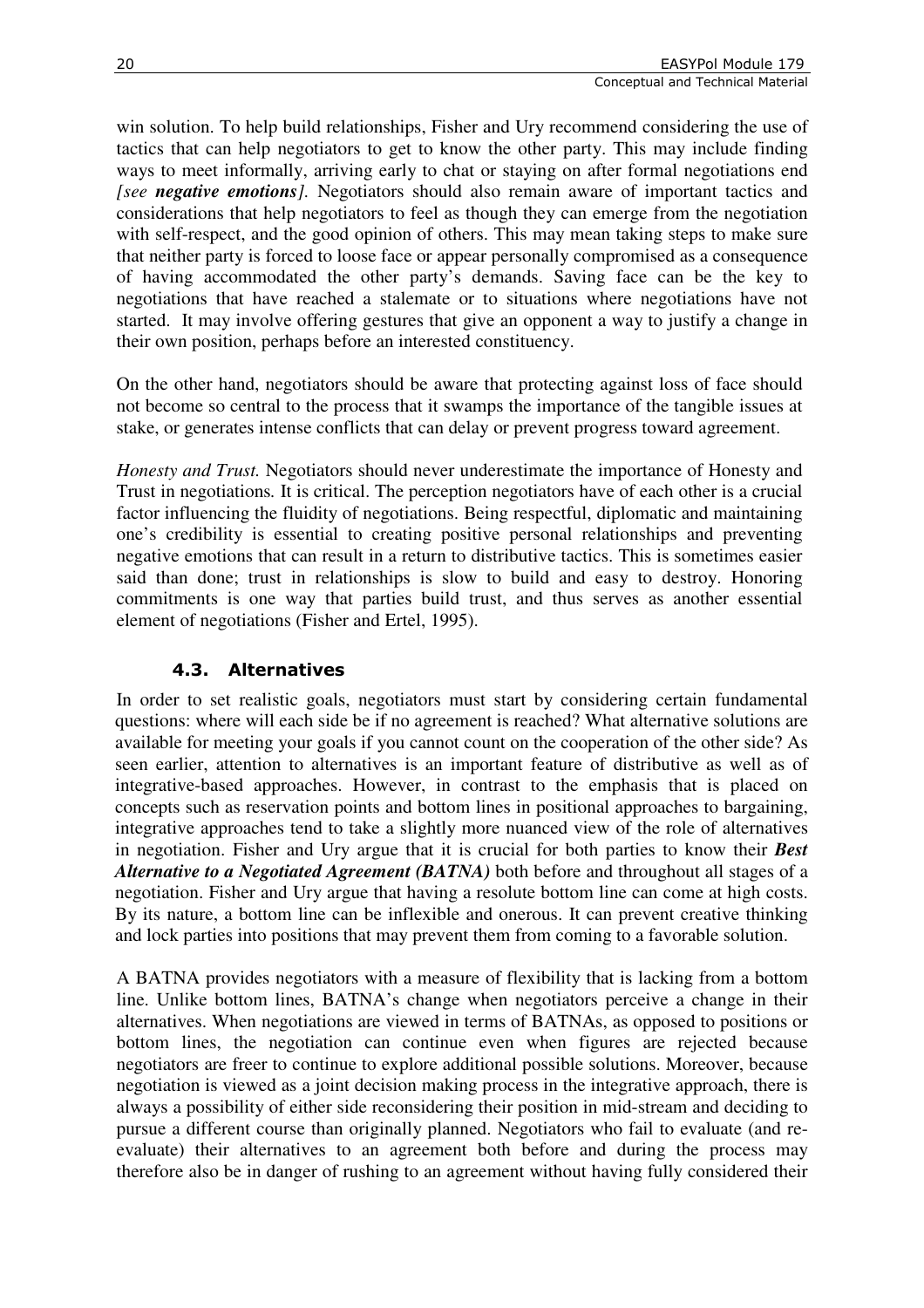or the other party's alternatives, leading one side to end up with a deal that should have been rejected.

BATNAs can be an important source of power or strength in a negotiation. A more 'powerful' party with a weaker BATNA will need to come to a negotiated agreement more than its rival. For this reason, Fisher and Ury maintain that developing a BATNA can be the best tool when facing powerful negotiators. In agricultural trade negotiations, having alternative trading partners, for example, multiple potential buyers for a stock of wheat who may be willing to incorporate side agreements into the primary purchase agreement, strengthens the seller's BATNA vis-à-vis other potential buyers.

Negotiators need to assess and develop their BATNAs before and during a negotiation. To do so, parties begin by making a list of the alternatives available if an agreement is not reached. Negotiators should also take the time to understand and anticipate the BATNAs of the other side, consider the options available given the two sets of BATNAs, develop a plan for implementing them and then choose the best of these developed alternatives.

Knowing your BATNA provides you with "a measure for agreements that will protect you against both accepting an agreement you should reject and rejecting an agreement you should accept"(Fisher & Ury, 1981 p99). In short, it is good to consider your limitations beforehand but a good negotiator will not let his limitations inhibit his imagination and the ability to recognize fruitful opportunities.

# 4.4. Identifying the options

Once parties have begun to build relationships and to exchange information in order to gain a clearer understanding of the interests at stake, the parties should turn to the task of generating *options***.** In negotiations, options are possible solutions to a problem shared by two or more parties. In integrative bargaining, options represent possible ways of meeting as many of *both* parties' interests as possible. As the story of the orange reveals, when two people (or two companies or two nations) get locked into solutions or habitual patterns of thinking, they easily become blinded to the possibilities that a little creative thinking might reveal. Because the process of identifying options, or possible solutions to a problem, promotes creative thinking and expands problem-solving capabilities, it is as critical to the negotiation process as identifying underlying interests. Generating options through techniques such as *brainstorming* —a technique which involves inviting all parties to list any idea that comes to mind without criticizing or dismissing those ideas - helps to encourage creative thinking about a problem and increases the chances that the parties involved will formulate a "win-win" solution.

# 4.5. Criteria/Legitimacy

When bargaining over positions, negotiators create a situation in which one side must concede his original claim in order for the negotiations to succeed. Positional bargaining is bargaining in which two sides lock into incompatible positions. According to Fisher and Ury, this can lead to a contest of wills, bitterness, and deadlock. They maintain that when negotiations are approached in this way, even when a deal is made, it may come at a high cost. For example, positional bargainers may finally arrive at a solution that appears to "split the difference" between their two positions, even though a more rationally composed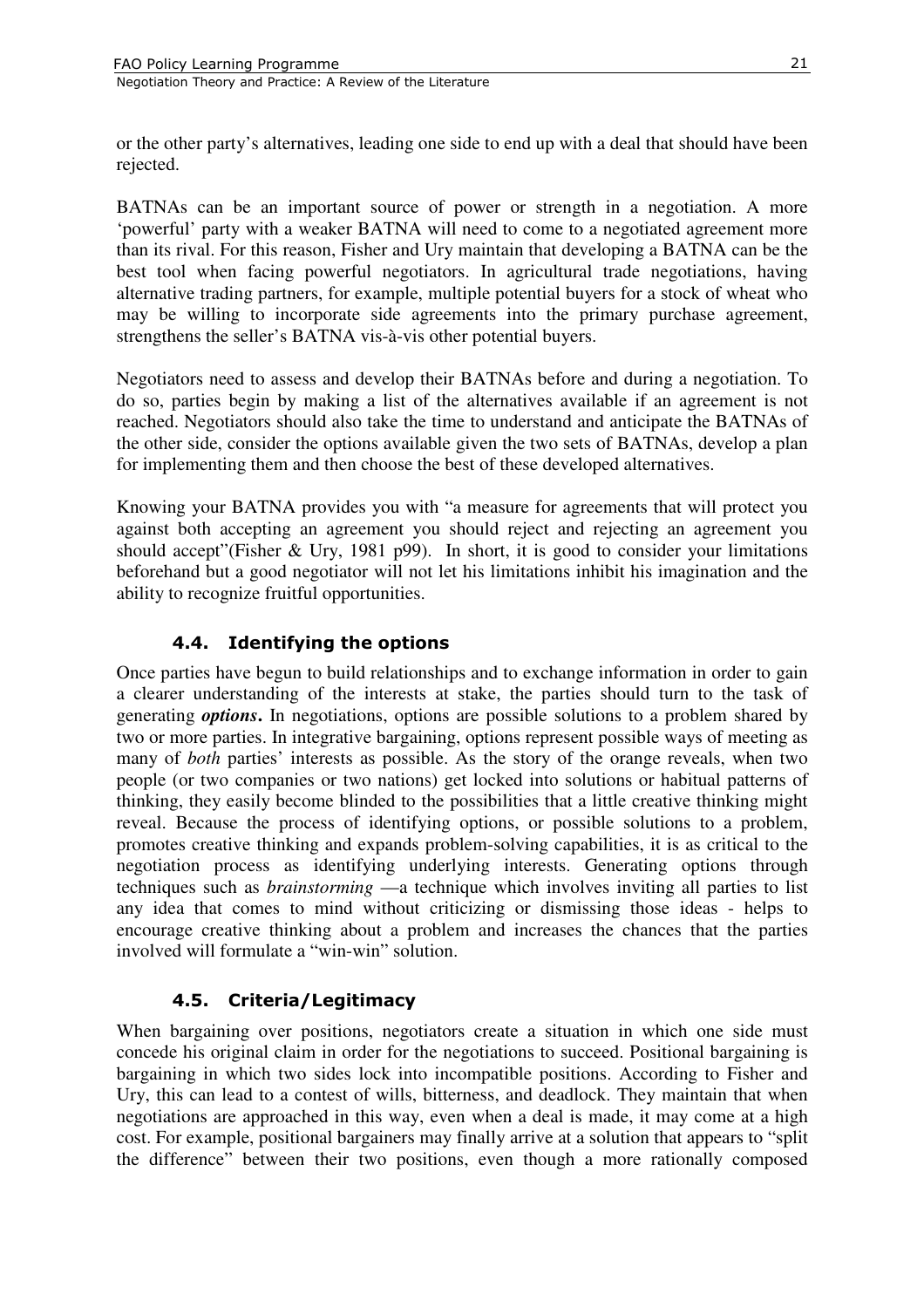solution would have suited both parties interests better. Lastly, agreements that are concluded in this manner may prove tenuous to implement if parties later conclude that the agreement called for a solution without legitimacy. The authors maintain that there is a better way to approach the negotiation process. This involves invoking *objective criteria* as part of the negotiation process.

Consider the following example. In a dispute over pricing of an environmentally friendly fertilizer substance produced in one country, a country interested in importing the fertilizer clings to the position that it should pay no more than 5 euro per pound of the substance. Meanwhile, the producing country may cling with equal commitment to the position that it should export the substance at 10 euro per pound. How will this difference in positions be overcome? Though the position of each party may be clear, what is unclear is the basis for their respective price demands. In the course of negotiations, arguments will be more meaningful and solutions, more acceptable, if they do not appear to be arbitrary.

Where can these criteria be found? At the minimum, chosen criteria should be independent of the will of either party. One method is to appeal to *fair standards* relevant to the issue under review. Fair standards are markers outside of the parties to a conflict, for assigning some value to or for serving as the basis for a solution to a problem. The problem is not always so easily resolved because there may be multiple, potentially acceptable standards available from which to choose. For example, in our earlier illustration, should prices be based on market rates for similar products or domestic production costs? One party may maintain that a fair standard for determining the price of exported goods is the world market price. Another party may argue that, a fair standard is the domestic price of the exported commodity, in its country of origin. What other possible criteria can become the basis for a mutually acceptable fair standard? There are many. In negotiations of this type, parties often turn to arenas such as precedent, scientific judgment, professional standards, efficiency, costs, moral standards, equal treatment, tradition or reciprocity as plausible criteria for decision making. For example, can the importing country persuade the producer to reduce the cost of their environmentally friendly fertilizer because it will be used to produce agricultural products that will, in turn, be exported back to the country which provides the fertilizer to grow them?

Parties will have a greater chance of influencing negotiations favorably and will increase the likelihood that the negotiation results in a rational, value-adding solution when they are crafted around mutually acceptable principles. Furthermore, negotiated agreements are more likely to prove to be durable, and acceptable to the constituencies of both sides when they provide solutions that are perceived to be legitimate.

An alternative way to approach the task of creating a legitimate basis for agreement is to invoke what both parties agree to be a fair *procedure* for deciding the matter. A simple illustration of this is given in box 8, below.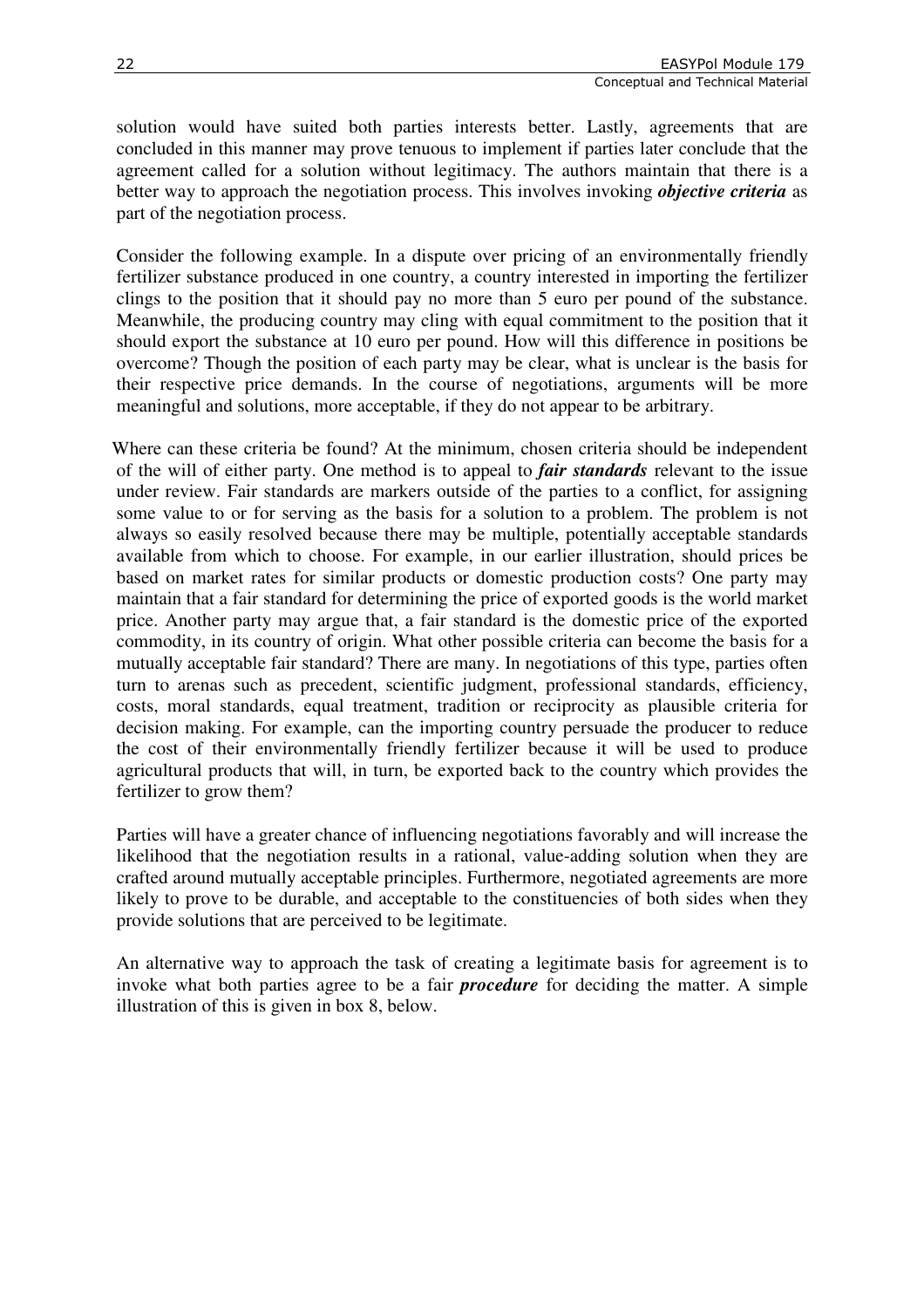#### Box 7. Let's eat cake!

Two children complain that they each want the last piece of cake. Their father could divide the cake and arbitrarily decide which child gets each piece but this runs the risk that neither child will be content with their allotted portion. Another way to approach a problem such as this would be to invoke a *fair process*. The father tells the children that one child will cut the cake and the other will choose who gets each piece. Because the process itself is seen to be legitimate, neither child can easily dispute the legitimacy of the outcome.

In negotiations, joint decision-making is a process that increases the perceived fairness of the negotiations, improves satisfaction with outcomes, promotes positive relations between parties, enhances the legitimacy with which agreements are viewed, and helps to create a willingness to abide by the commitments made. By framing negotiations as a decision making process based upon *objective criteria*, negotiators free themselves and the other side from needing to cling to a position stubbornly in order not to appear (or feel) weak or disingenuous. Whether negotiators chose fair standards or fair procedures, the essential point, according to the theory of principled negotiation, is to jointly frame a sound basis for logical decision making that both adds value to the process, and ensures that parties can look back on the negotiated solution as a legitimate solution. Moreover, negotiations conducted in this manner become more efficient. Rather than spending their time attacking one another's positions, negotiators can focus their energies on analysis and problem solving and stand a greater chance of crafting agreements that parties will view as legitimate as time goes on.

#### 4.6. Commitments

A negotiated settlement is only enduring if all parties honor the commitments that they make. Of course, those that fail to follow through on their promises stand to suffer a loss of integrity, be subject to the resentment of the other side, and risk that their partner in the negotiations (and possibly others outside of the deal as well if word of their reputation escapes) will refuse to deal with them in the future. No party to a negotiation should intentionally create commitments that they do not intend to honor. Fisher and Ertel (1995) argue that during the negotiating process, parties should think carefully about the kind of commitments they should be prepared to make. Are they capable of honoring them? How broad should commitments be? When will each party be expected to make good on their promises? One way to build trust is to create a commitment structure that can be implemented in stages. Parties may be more willing to make a deal with an opponent when there is an opportunity to demonstrate that each side is honoring their commitments along the way. Once trust is broken, how can parties recover? Gestures are one way through which a party who has lost integrity with another party due to past bad-faith actions may begin to compensate for earlier grievances. For example, a party who failed to make payment on a contractual obligation may need to offer advance payment on a new contract in order to convince a poorly treated trading partner that they are worth doing business with in the future.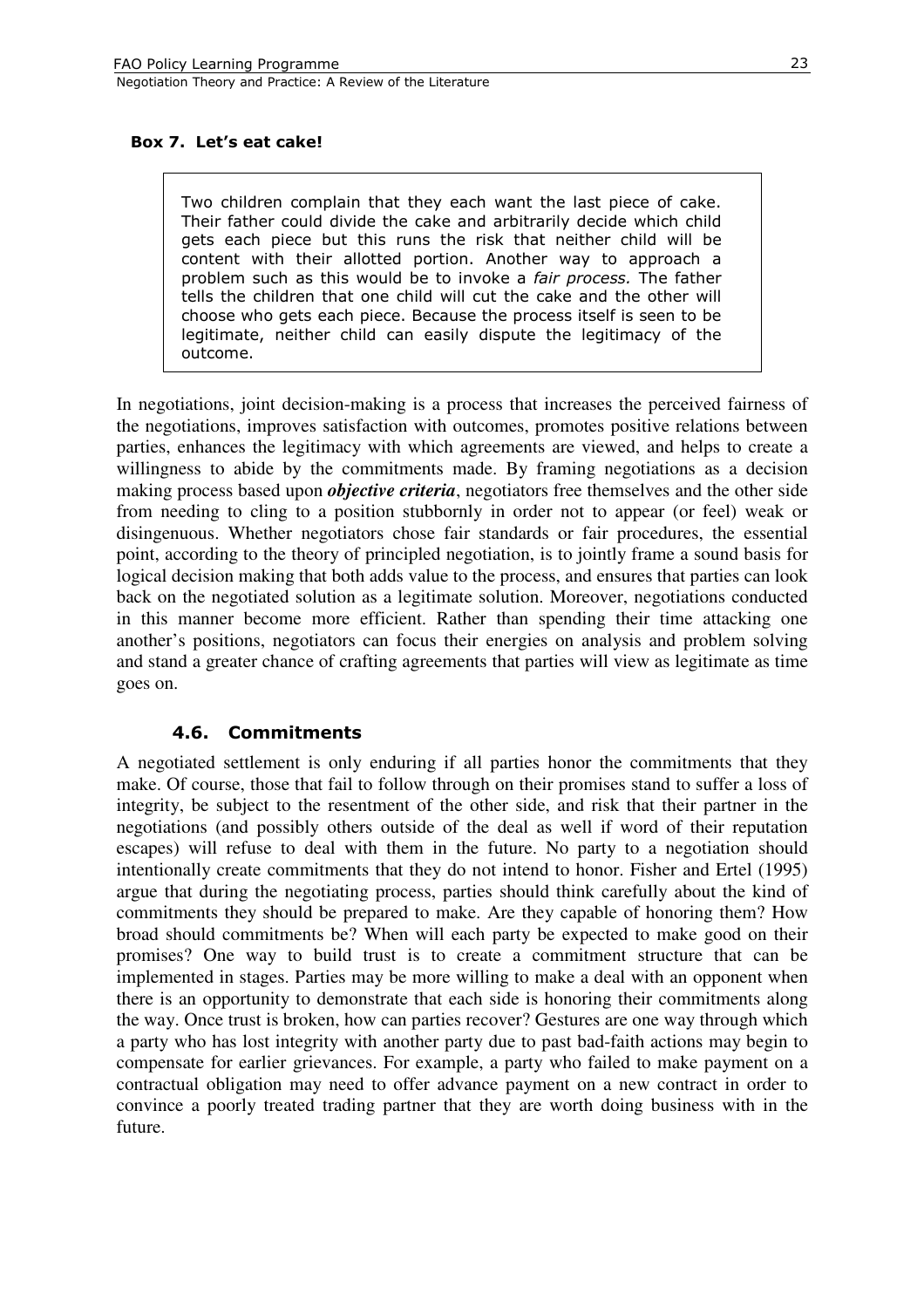# 4.7. Communication

Negotiation is only possible through communication. Fisher and Ury maintain that feeling heard is also a key interest for both sides in a negotiation. Good communication can change attitudes, prevent or overcome deadlock and misunderstandings and help to improve relationships. Moreover, good communication skills are essential to cogently relay your message, and to thoroughly understand the message of the other side (Wondwosen, 2006). In addition, integrative approaches stress the importance of sharing information as a means of uncovering interests and of helping parties to explore common problems or threats. Still, negotiators are frequently hampered in their roles by common communicational errors or inefficiencies. For example parties may concentrate only on their own responses and forget to listen to what the other side is saying. Listening provides important information about the other side and demonstrates that you are being attentive to the other side's thoughts, and respectful of their concerns.

To improve communication skills, Fisher and Ury recommend *active listening.* This means listening "not to phrase a response, but to understand [the other party] as they see themselves" (Fisher and Ury, 1981). Asking questions, paraphrasing without necessarily agreeing, and constantly acknowledging what is or is not said are good ways to demonstrate that you are listening actively (Wondwosen, 2006).

To insure good communication, CMG-Mercy Corps recommends adhering to four rules:

1. Listen actively to both verbal and non verbal cues.

2. Get beneath the surface – ask questions to learn.

3. Describe your "Data".

4. Inquire, don't try to persuade.

(Mercy Corps, 2006))

Misunderstandings can be especially prevalent when different languages or cultures are involved. Fisher and Ury provide the following example of the kinds of problems that can arise in multilingual encounters:

"...In Persian, the word 'compromise' apparently lacks the positive meaning it has in English of a 'midway solution both sides can live with,' but has only a negative meaning as in our integrity was compromised.' Similarly, the word 'mediator' in Persian suggests a 'meddler,' someone who was uninvited. In the early 1980, UN Secretary General Waldheim flew to Iran to seek the release of American hostages, His efforts were seriously set back when Iranian national radio and television broadcast in Persian a remark he reportedly made on his arrival in Tehran: "I have come as a mediator to work out a compromise." Within an hour of the broadcast, his car was being stoned by angry Iranians."

(Fisher & Ury, 1981, p 33-34).

Even when communication skills are good, communication problems can still arise. Negative emotions can cloud a negotiator's ability to communicate effectively. In addition,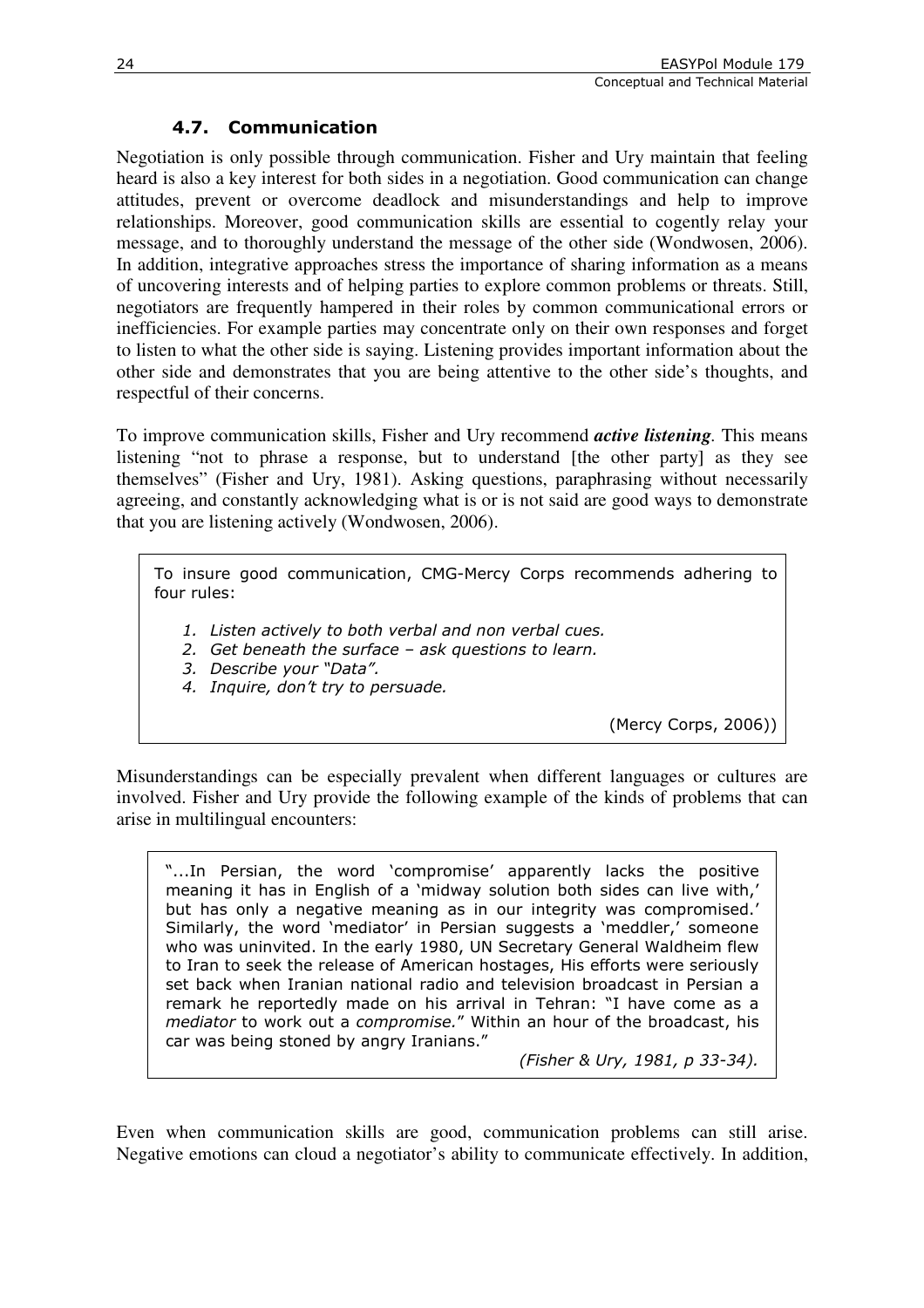the existence of an audience to a negotiation – be it a constituency, a superior, or a mediator, can all influence communication style and efficiency.

Many integrative theorists have emphasized the role of framing in effective communications. As a communication tool, frames can help the other side to understand and relate to your concerns. Moreover, Fisher and Ury argue that proper framing of a topic can promote a shared definition of a problem and the process needed to resolve the dispute. They maintain that by presenting the negotiations as a mutual problem to be solved together negotiators help to create a sense of ease, camaraderie, and openness. In integrative approaches, framing is thus both a communication skill and a tool for improving the channels of communication.

Finally, negotiators should become attuned to the necessity of learning how to deal skillfully with *difficult emotions*, which frequently arise in the course of negotiations. Fisher and Ury argue that it is important to allow one's counterpart in a difficult negotiation express whatever emotions they are feeling. Allowing the other negotiator to release his or her feelings is an effective tactic for improving communication because it helps to clear the air of unwanted emotions and get talks back on track rather than let them be hung up on bad feelings. Thus, they recommend giving the other side the opportunity to let off steam when needed. If what the other party is feeling comes out in the form of verbal attacks or long and polemical speeches, they advise listening and being patient. Integrative theorists often stress the importance of confronting difficult emotions when they arise and making them explicit as a way of underscoring the seriousness of the problem, acknowledging their legitimacy, and making the negotiations more pro-active. To increase awareness of and understanding of emotions, Fisher and Ury (1981) also counsel negotiators to examine and identify their own emotions. Negotiators should ask themselves how they would *lik*e to feel, and then ask the same questions from the perspective of the other side.

#### 5. CONCLUSIONS

In the end, negotiation is a process that can be approached in many ways. No matter what strategy you choose, success lies in how well you prepared. The key to negotiating a beneficial outcome is the negotiators' ability to consider all the elements of the situation carefully and to identify and think through the options. At the same time, negotiators must be able to keep events in perspective and be as fair and honest as circumstance allows. Because a common ground or interest has brought the parties to the negotiating table, a negotiator can benefit by trying to capitalize on this common ground. By looking at the other side as a partner rather than an opponent and by working together, negotiators have an opportunity to craft a solution that will be beneficial to both sides.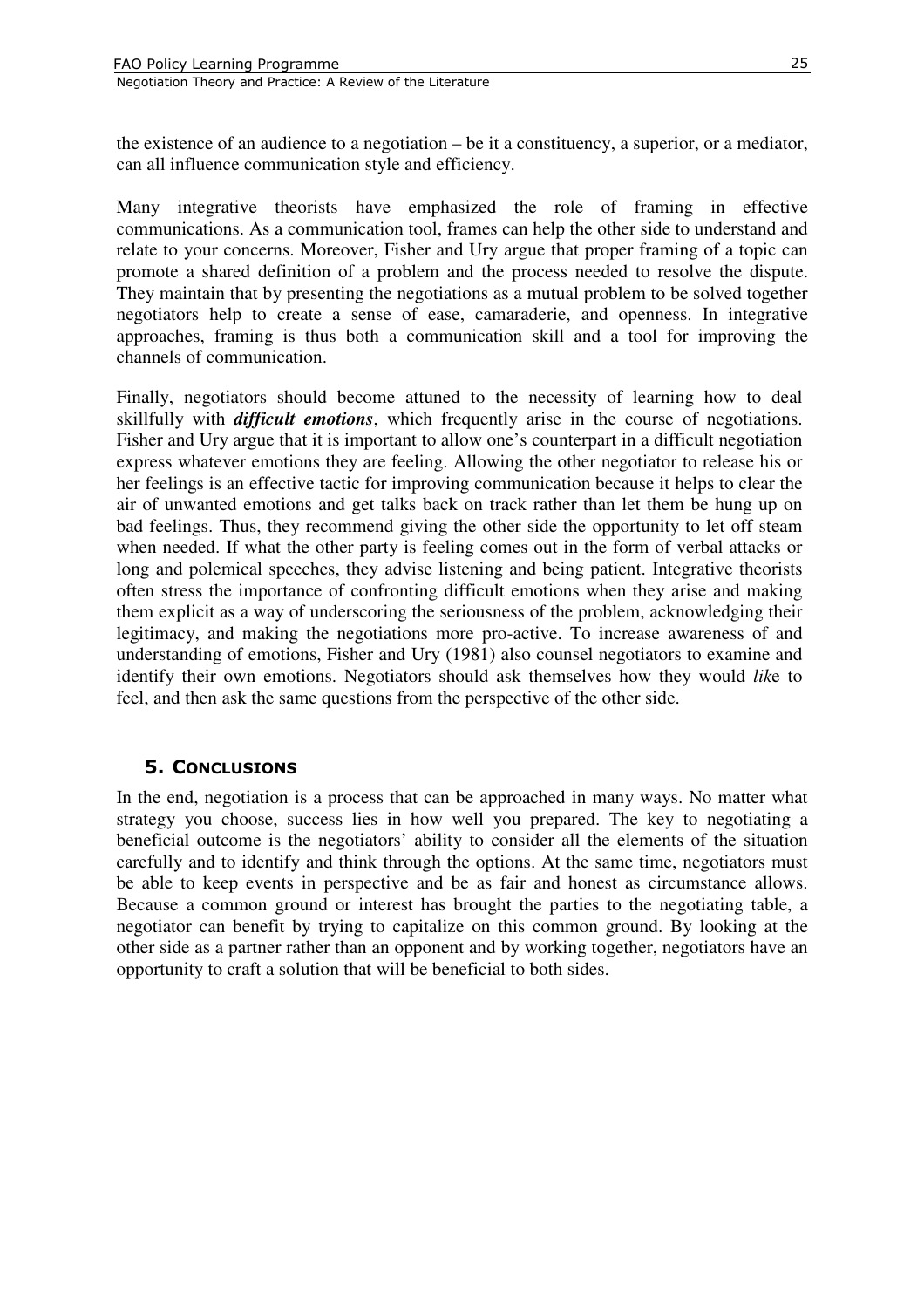# 6. READERS' NOTES

# 6.1. Time requirements

Time required to deliver this module is estimated at about 1 hour.

# 6.2. EASYPol links

This module belongs to a set of modules which are part of the EASYPol training path Policy Learning Programme, Module 4: Policy and Strategy Formulation, Session 5: Rice Trek – Simulation game

Readers can follow other EASYPol documents under Module 3, which is structured as follows:

Module 4: Policy and Strategy Formulation

Session 1: Making sense of policy processes

Session 2: Two case studies: Making sense of policy processes

Session 3: Key factors in state citizen synergy

Session 4: Extrapolate

Session 5: Rice trek – Simulation game

Session 6: Ministerial Loan Bargain Game

Session 7: Pulling it all together

# 7. REFERENCES AND FURTHER READINGS

Axelrod, R., 1984. *The Evolution of Cooperation*. USA: Basic Books.

- Bacharach, S. and Lawler E., 1981. Power and Tactics in Bargaining. *Industrial & Labour Relations Review,*.34(2):219-233.
- Bazerman, M. H., Magliozzi, T. and Neale, M. A., 1985. Integrative Bargaining in a Competitive Market. *Organisational Behaviour and Human Decision Processes,*  35:294-313.
- Campbell, B. and Melvin M., 2006. Toward More Effective Stakeholder Dialogue: Applying Theories of Negotiation to Policy and Programme Evaluation". *Journal of Applied Social Psychology,* 36: 2834-2863.
- Druckman, D., 1997. Negotiating in the International Context, in *Peacemaking in International Conflict: Methods and Techniques,* I. Zartman, W. and Rasmussen, J. L. (eds.), Washington DC: United States Institute of Peace Press, pp. 81-124.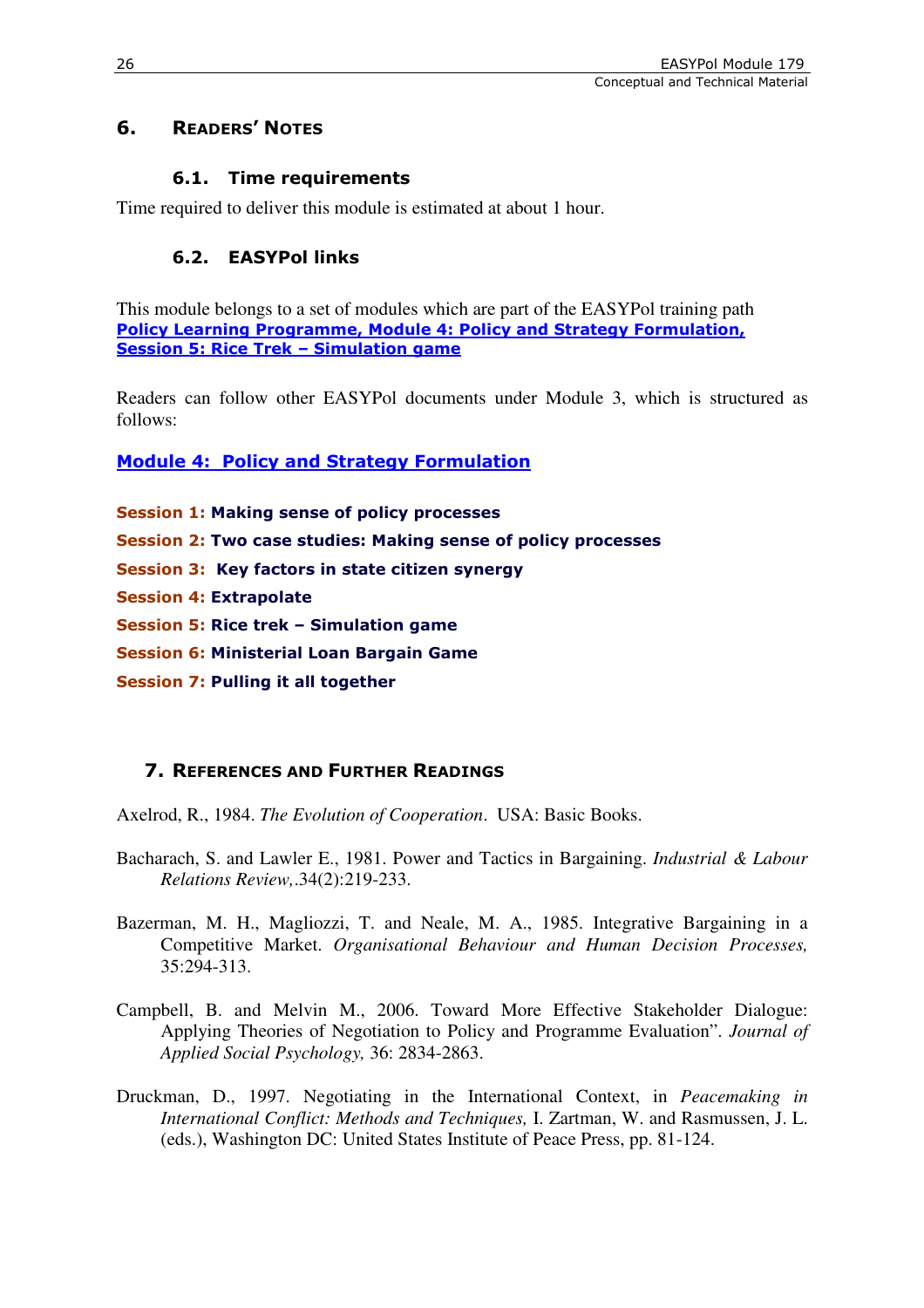- Davis, G., Wanna, J., Warhurst, J. and Weller, P., 1993. *Public Policy in Australia*, Allen & Unwin, Sydney, Australia.
- Ellsberg, D., 1959. *The Theory and Practice of Blackmail*. Unpublished lecture at the Lowell Institute, Boston. March 1959.
- de Callieres, F., 1716. *On the Manner of Negotiating with Princes*.
- Deutsch, M., 1958. Trust and Suspicion. *Journal of Conflict Resolution*, 2: 265-279.
- Faure, O. and Rubin, J. Z., 1993. *Culture and Negotiation: The Resolution of Water Disputes*. Newbury Park: SAGE Publications, Inc.
- Fisher, R. and Ertel, D., 1995. *Getting Ready to Negotiate, A Companion Workbook to Fisher, Ury and Patton's Classic Getting to YES.*
- Fisher, R. and Ury, W., 1981. *Getting to Yes: Negotiating Agreement Without Giving In*. Penguin Books, New York:, USA.
- Fisher, R., Ury, W. and Patton, B., 1991. *Getting to Yes: Negotiating Agreement Without Giving In.* Revised 2<sup>nd</sup> edition. Penguin Books, New York, USA.
- Habeeb, W. M., 1988. *Power and Tactics in International Negotiation: How Weak N ations Bargain with Strong Nations*. Johns Hopkins University Press, Baltimore, USA.
- Kissinger, H.A., 1969. *Nuclear Weapons and Foreign Policy*. W.W. Norton, New York, USA.
- Lax, D.A. and Sebenius, J.K., 1986. *The Manager as Negotiator*. Free Press, New York, USA.
- Lewicki, R.J., Barry, B., Saunders, D.M. and John, M.W., 2003. *Negotiation*, 4<sup>th</sup> edition. McGraw-Hill/Irwin.
- Lindblom, C. E., 1958. The Science of Muddling Through, *Public Administration Review,*  19: 78-88.
- Mercy Corps, 2006. A Mercy Corps Negotiation Skills Workshop: Building on the Ideas of Roger Fisher and his Colleagues. Mercy Corps Civil Society and Conflict Management Group. FAO, Rome, Italy. June 2006.
- Messick, D. M. and McClintock C. G., 1968. Motivational Bases of Choice in Experimental Games, *Journal of Experimental Social Psychology.* 4:1-25.
- Neale, M. A. and Bazerman, M. H., 1985. The Effects of Framing and Negotiator Overconfidence on Bargaining Behaviors and Outcomes, *Academy of Management Journal,* 28:34-49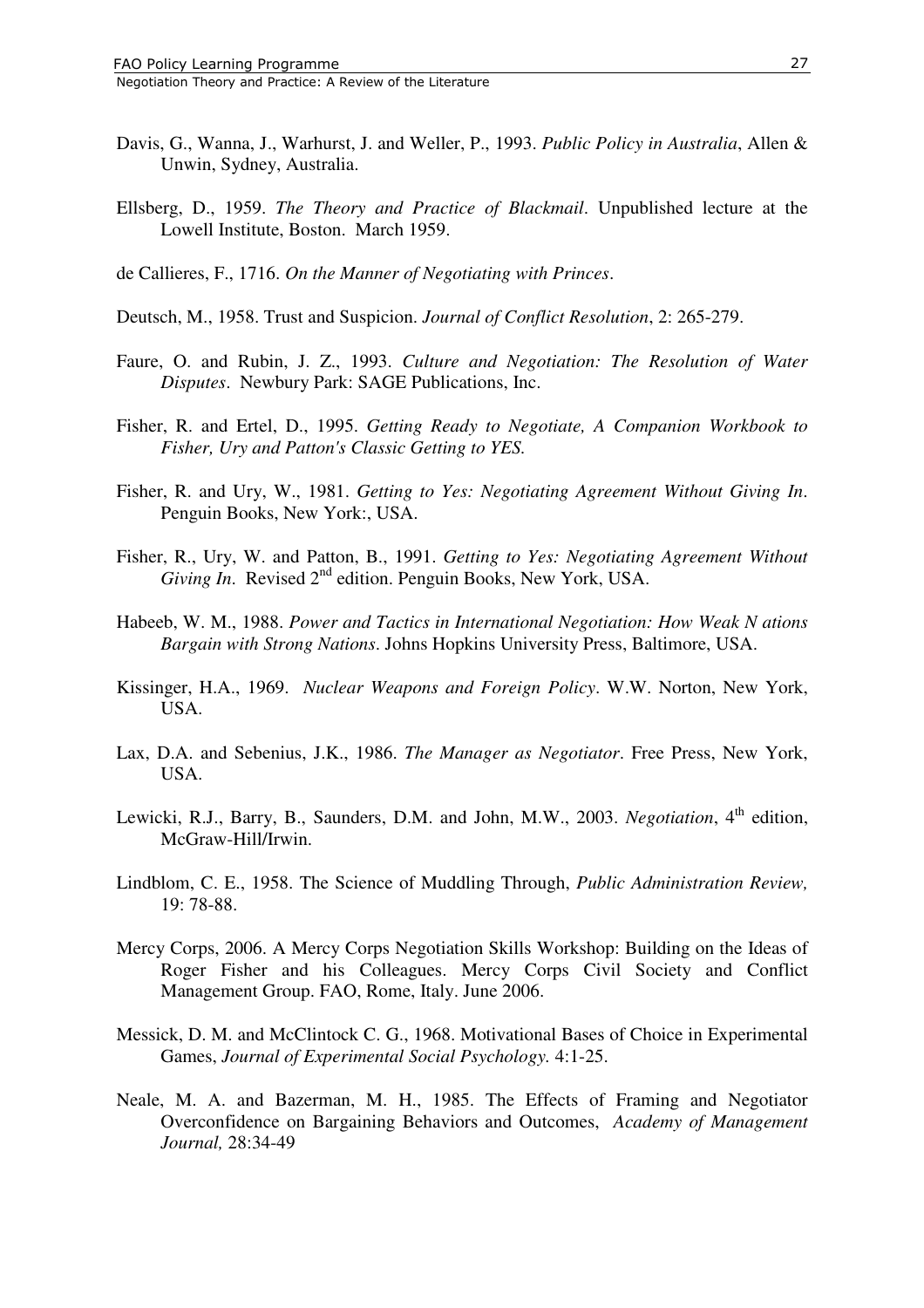Nicholson, H., 1964. *Diplomacy*. Oxford University Press, New York,USA.

Parsons, W., 1995. *Public Policy*, Edward Elgar Publishing Limited, USA.

- Raiffa, H., 1982. *The Art and Science of Negotiations*. Belknap Press of Harvard University Press Cambridge, Mass., USA.
- Ramirez, R., 1999. Stakeholder Analysis and Conflict Management. In Buckles, D. (ed.) *Cultivating Peace: Conflict and Collaboration in Natural Resource Management.*  Canada, International Development Research Centre and World Bank. Ottawa, Ontario, Canada.
- Saner, R., 2000. *The Expert Negotiator*. Klumer Law International, The Hague, The Netherlands.
- Schelling, T. C., 1960. *The Strategy of Conflict*, Harvard University Press, Cambridge, MA, USA.
- Snyder, G.H. and Diesing, P., 1977. *Conflict Among Nations Bargaining: Decision Making and System Structure in International Crises*, Princeton University Press, Princeton, USA.
- Thucydides, 1910. *The Peloponnesian War*. London, J. M. Dent; E. P. Dutton. New York, USA.
- Walton, R.E. and McKersie, R.B., 1965. *A Behavioral Theory of Labour Negotiations: An Analysis of a Social Interaction System*. McGraw-Hill, New York, USA.
- Wondwosen, M., 2006. *Negotiation: A Concept Note,*. mimeo, August 2006, FAO, Rome, Italy.
- Zartman, W. I., 1988. *Negotiation Journal*. Vol. 4, Number 1 (January, 1988).
- Zartman, W. I., 1978. *The Negotiation Process: Theories and Applications*. Sage Publications, Beverly Hills, California, USA.
- Zartman, W. I., 1976. *The 50% Solution: How to Bargain Successfully with Hijackers, Strikers, Bosses, Oil Magnates, Arabs, Russians, and Other Worthy Opponents in this Modern World*, Anchor Press. Garden City, N.Y., USA.
- Zartman, W. I. and Alfredson, T., 2005. *Negotiating with Terrorists and the Tactical Question*. Proceedings of the Second Biennial on Negotiation, Paris 17-18 Nov. 2005
- Zartman, W. I. and Berman, M. R., 1982. *The Practical Negotiator*,Yale University Press. New Haven, CT, USA.

#### Suggested readings on the practical elements of negotiation: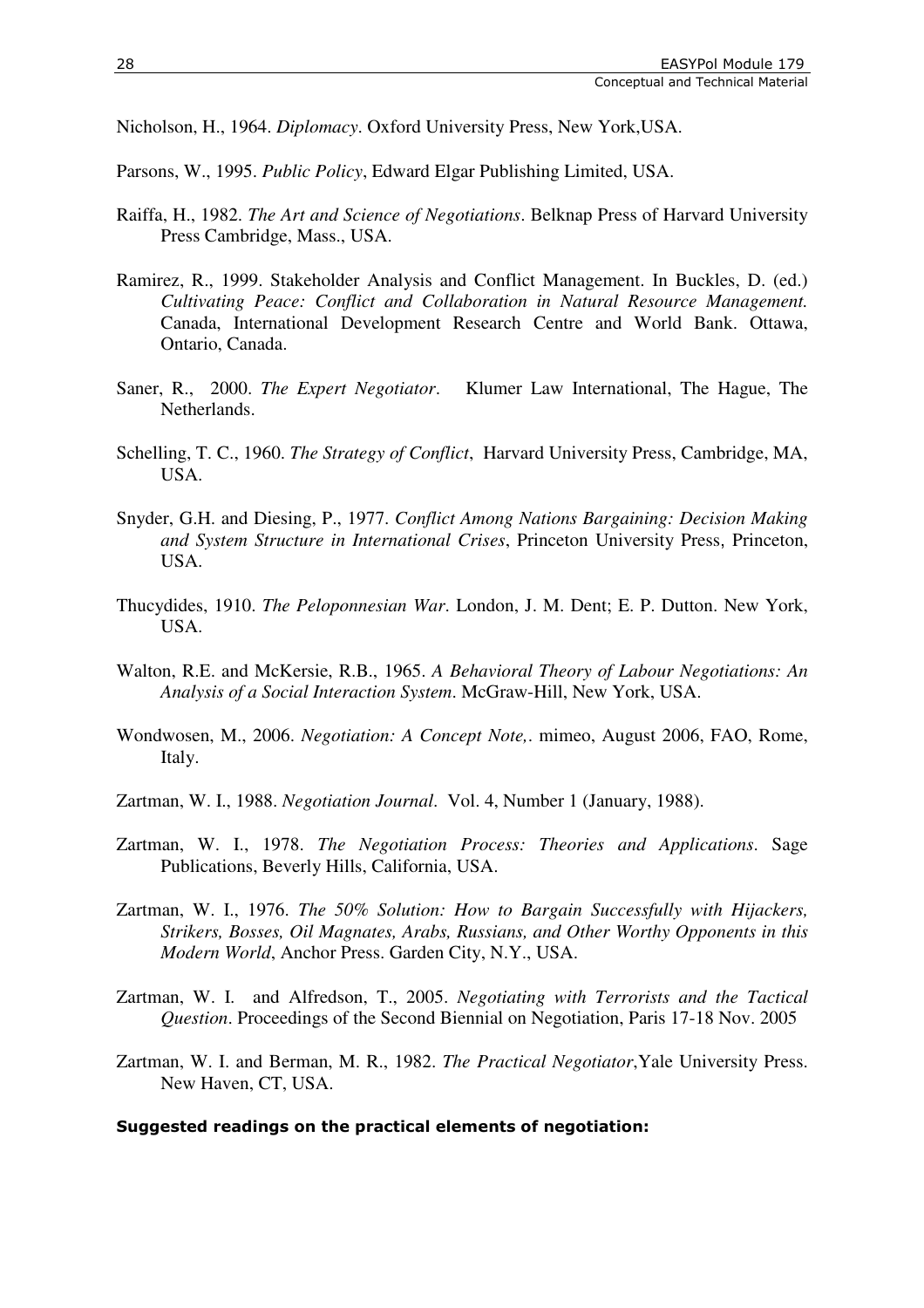Buckles, D., 1999. *Cultivating Peace: Conflict and Collaboration in Natural Resource Management*. IDRC/World Bank. Also available at http://www.idrc.ca/en/ev-9398- 201-1-DO\_TOPIC.html

 (Provides a basic guide to working through both collaborative and conflictual negotiations, drawing on a range of theoretical schools).

Fisher, R. and Ury. W., 1981. *Getting to Yes: Negotiating Agreement Without Giving In*.:Penguin Books. New York, USA.

(This provides the basis of the Principled Negotiations approach).

Fisher, R. and Ertel, D., 1995. *Getting Ready to Negotiate, A Companion Workbook to Fisher, Ury and Patton's Classic Getting to YES.* 

(A tool to help each person design the negotiating strategy that is best for him or her in a given situation).

Paulson, D.D. and Chamberlin, K.M., 1998. *Guidelines and issues to consider in planning a collaborative process*. Institute for Environment and Natural Resources, USA

(Guidelines based on 29 case studies).

Zartman, W. I., 1978. *The Negotiation Process: Theories and Applications*. Sage Publications Beverly Hills, California, USA.

#### References pertinent to those involved in international negotiations:

- Chomitz, K., 2007. *At loggerheads? Agricultural Expansion, Poverty Reduction and Environment in Tropical Forests*. The World Bank, Washington DC, USA.
- Hall, R., 2006. Trade Liberalization, Natural Resources and Poverty, *Development,* 49: 49- 55.
- Pielke, R., Prins, G., Rayner, S. and Sarewitz, D., 2007. Lifting the Taboo on Adaptation", *Nature,* 445: 597-598.

#### Additional suggested reading:

- Berton, P., Kimura, H. and I. Zartman, W.I., 1999. *International Negotiation: Actors, Struture/Process, Values*. St. Martin's Press. New York, USA.
- Everett, S., 2003. The Policy Cycle: Democratic Process or Rational Paradigm Revisited? *Australian Journal of Public Administration*. 62(2): 65-70.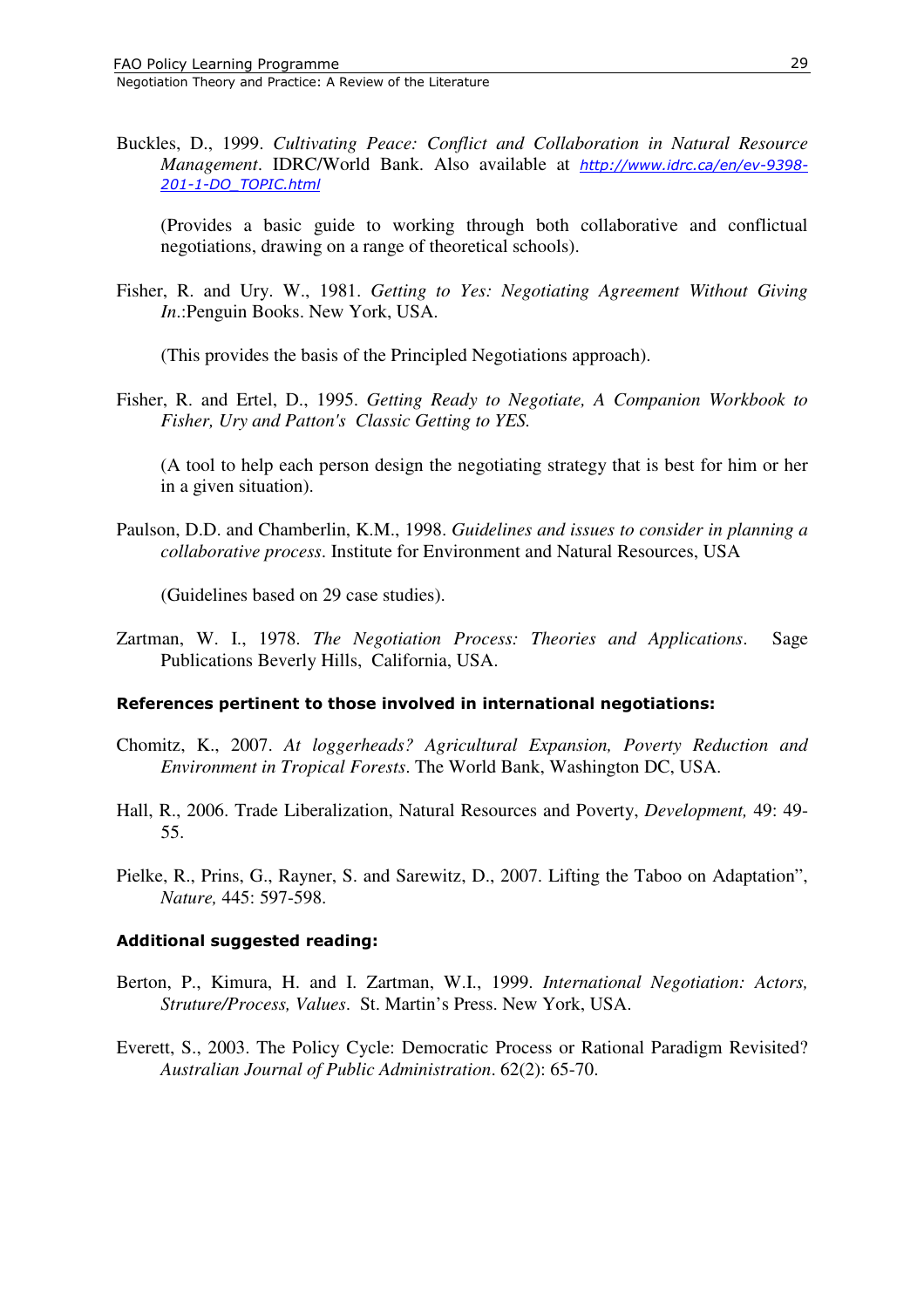- Kremenyuk, V., Sjostedt, G. and Zartman. W.I., 2000. International Economic Negotiation: Research Tasks and Approaches. *International Economic Negotiation: Models Versus Reality.* Kremenyuk, V. and Sjostedt, G. (eds.) Cheltenham, U.K. and Northampton, Mass.Elgar in association with the International Institute for Applied Systems Analysis; distributed by American International Distribution Corporation, Williston, Vt, 5-28.
- Landau, A. and Pfetsch, F.R., 2000. Symmetry and Asymmetry in International Negotiations. *International Negotiations*, 5: 21-42.
- Lindblom, C. E. and Woodhouse, E. J., 1993. *The Policy Making Process*, 3<sup>rd</sup> ed.
- Odell, J.S., 2006. *Writing Negotiating Trade: Developing Countries in the WTO and NAFTA*. Cambridge University Press, New York, USA.
- Raiffa, H., 2002. *Negotiation Analysis*. The Belknap Press of Harvard University Press. Cambridge & London, UK.
- Sebenius, J. K., 1992. Negotiation Analyis: A Characterization and Review, *Management Science*, 38: 18-38.
- Shapiro, D.L., 2006. Teaching Students How to Use Emotions as They Negotiate, *Negotiation Journal*, Jan. 2006:105-109.
- Zartman, I. W., 1974. The Political Analysis of Negotiation: How Who Gets What and When. *World Politics*, 26: 385-99.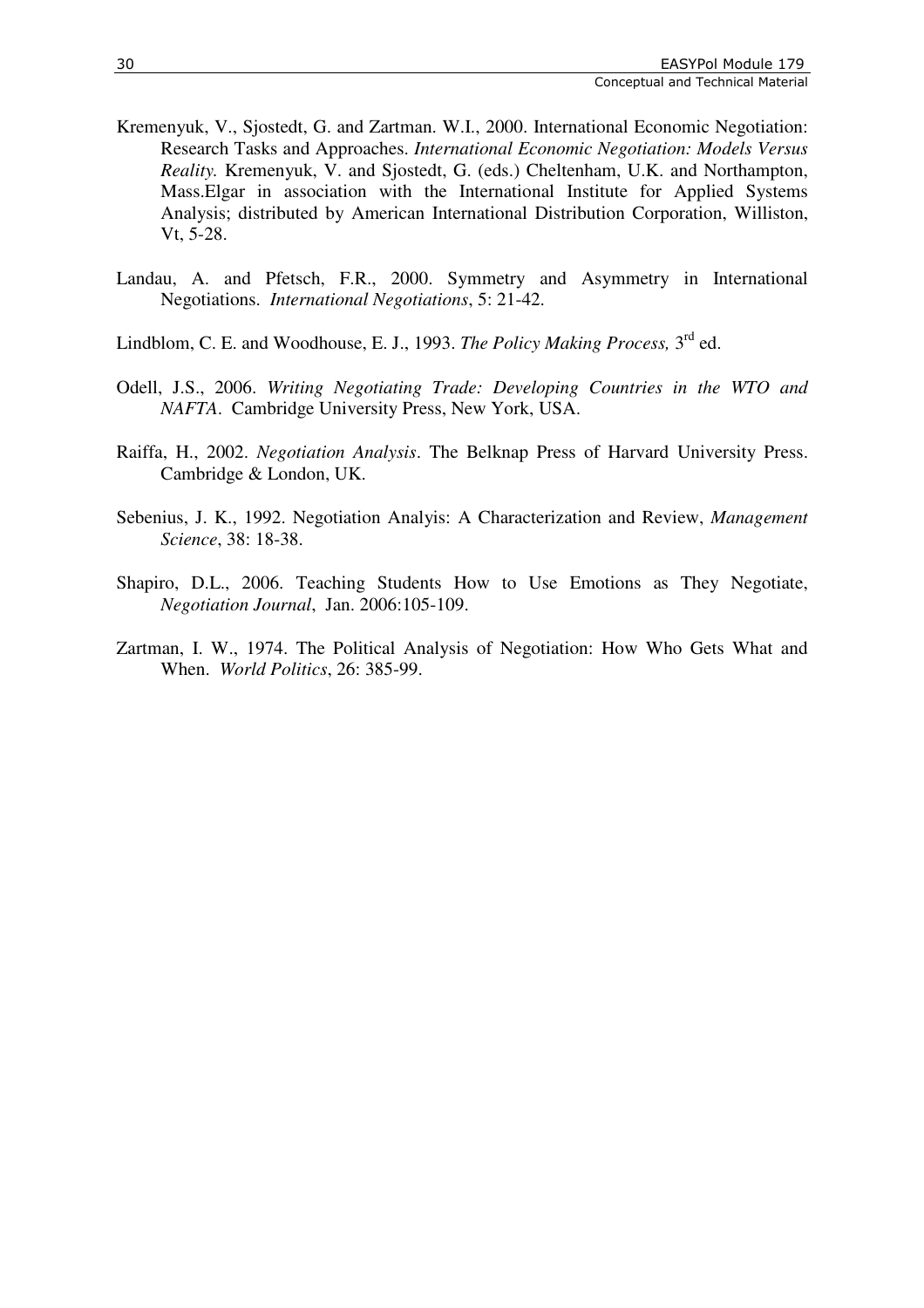. . . . . . . . . . . . . . . . . .

Negotiation Theory and Practice: A Review of the Literature

#### MODULE METADATA

| 1. EASYPol module                | 179                                                                |  |  |  |
|----------------------------------|--------------------------------------------------------------------|--|--|--|
| 2. Title in original language    |                                                                    |  |  |  |
| <b>English</b>                   | FAO Policy Learning Programme                                      |  |  |  |
| <b>French</b>                    | Programme de formation aux politiques de la FAO                    |  |  |  |
| <b>Spanish</b>                   | Programa de aprendizaje sobre políticas de la FAO                  |  |  |  |
| <b>Other language</b>            |                                                                    |  |  |  |
| 3. Subtitle in original language |                                                                    |  |  |  |
| <b>English</b>                   | Negotiation Theory and Practice: A Review of Literature            |  |  |  |
| <b>French</b>                    | Théorie et pratique de la négociation : Approche de la littérature |  |  |  |
| <b>Spanish</b>                   | Teoría y práctica de la negociación: Una revisión de la literatura |  |  |  |
| <b>Other language</b>            |                                                                    |  |  |  |
|                                  |                                                                    |  |  |  |

医心房心房心房心房心房心房心房心房心房心房心房心房心房心房心房心房心房心房心

#### 4. Summary

This paper was prepared in the framework of a capacity building programme that FAO organized to address major strategic issues and policy challenges for agriculture and rural development, in developing countries. The programme aimed at enhancing the capacity of senior officials by providing cutting-edge knowledge, facilitating exchange, and reviewing practical mechanisms to implement policy changes in a context where policy space is increasingly limited by regional and international agreements and treaties. Owing to the increasingly important role that negotiation plays in policy-making processes, policy experts are becoming more and more aware of the need for mainstreaming negotiation into the policy cycle. To address a demand to enhance participants' knowledge of negotiation and related skills, the programme contains a component which instructs on the practice of negotiation through a combination of theory and practical application.

This paper is intended as an easy-to-read reference material on negotiation. It presents an overview of the defining theoretical perspectives, concepts and methods that are central to the theory and practice of negotiation.

#### 5. Date

January 2008

#### 6. Author(s)

Tanya Alfredson, John Hopkins University, Baltimore, Maryland, USA and

Azeta Cungu, Agricultural Policy Support Service, Policy Assistance and Resource Mobilization Division, FAO, Rome, Italy